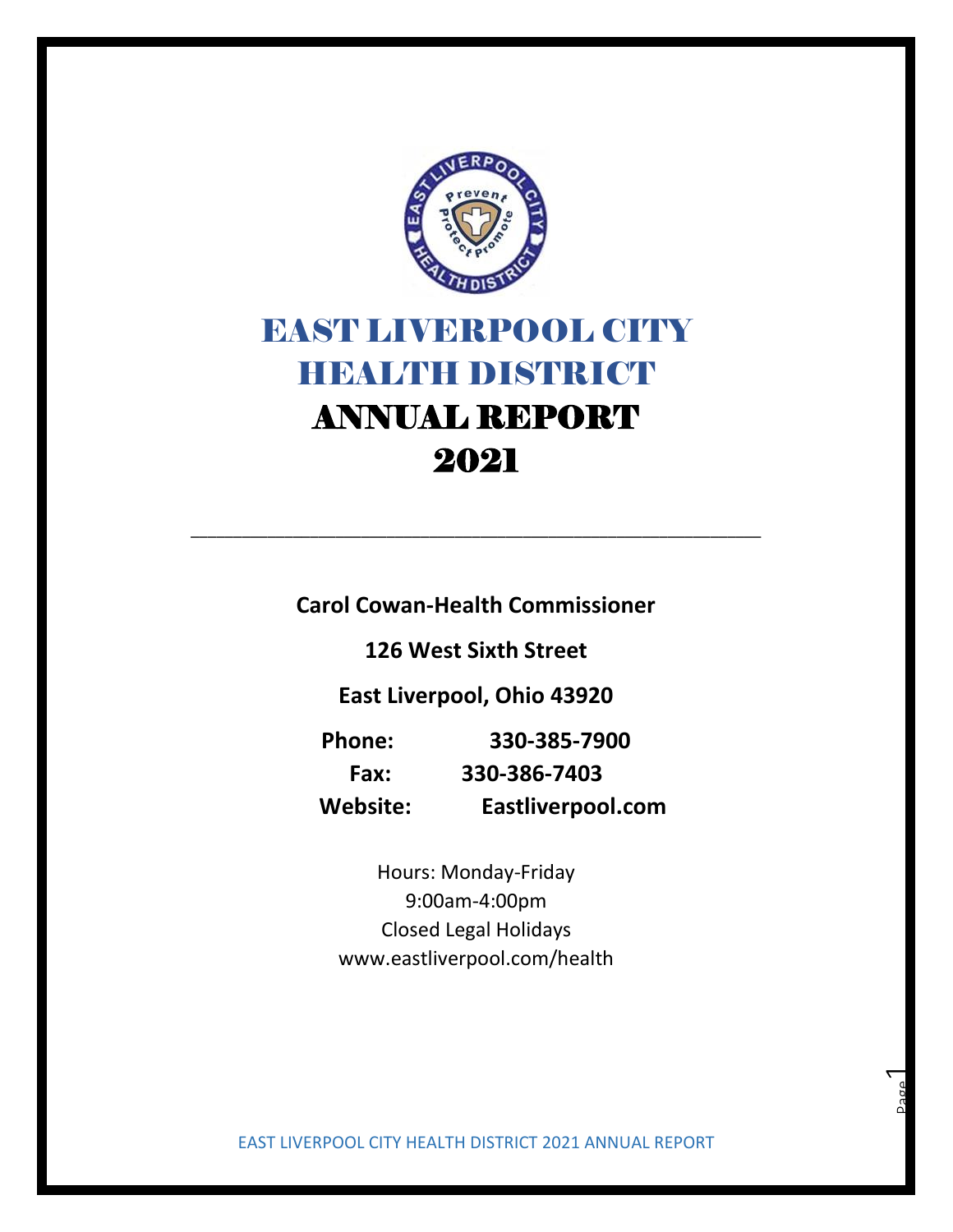## **Mission Statement**

To improve the quality of life by promoting healthy lifestyles, preventing disease, and protecting the people we serve.

## **Vision Statement**

\_\_\_\_\_\_\_\_\_\_\_\_\_\_\_\_\_\_\_\_\_\_\_\_\_\_\_\_\_\_\_\_\_\_\_\_\_\_\_\_\_\_\_\_

Safety and Good Health for the People of our Community

\_\_\_\_\_\_\_\_\_\_\_\_\_\_\_\_\_\_\_\_\_\_\_\_\_\_\_\_\_\_\_\_\_\_\_\_\_\_\_\_\_\_\_

### **Values**

**Quality**: We are dedicated to maintaining a standard of excellence in providing public health services by continuous quality improvement.

**Collaboration:** We are committed to being a supportive and communicative team member to our community partners by fostering positive relationships and optimizing our combined experiences and expertise.

**Integrity:** We hold ourselves to high ethical standards in all our actions and relationships.

**Respect:** We treat everyone with equal value, dignity and compassion.



## **10 Essential Public Health Services**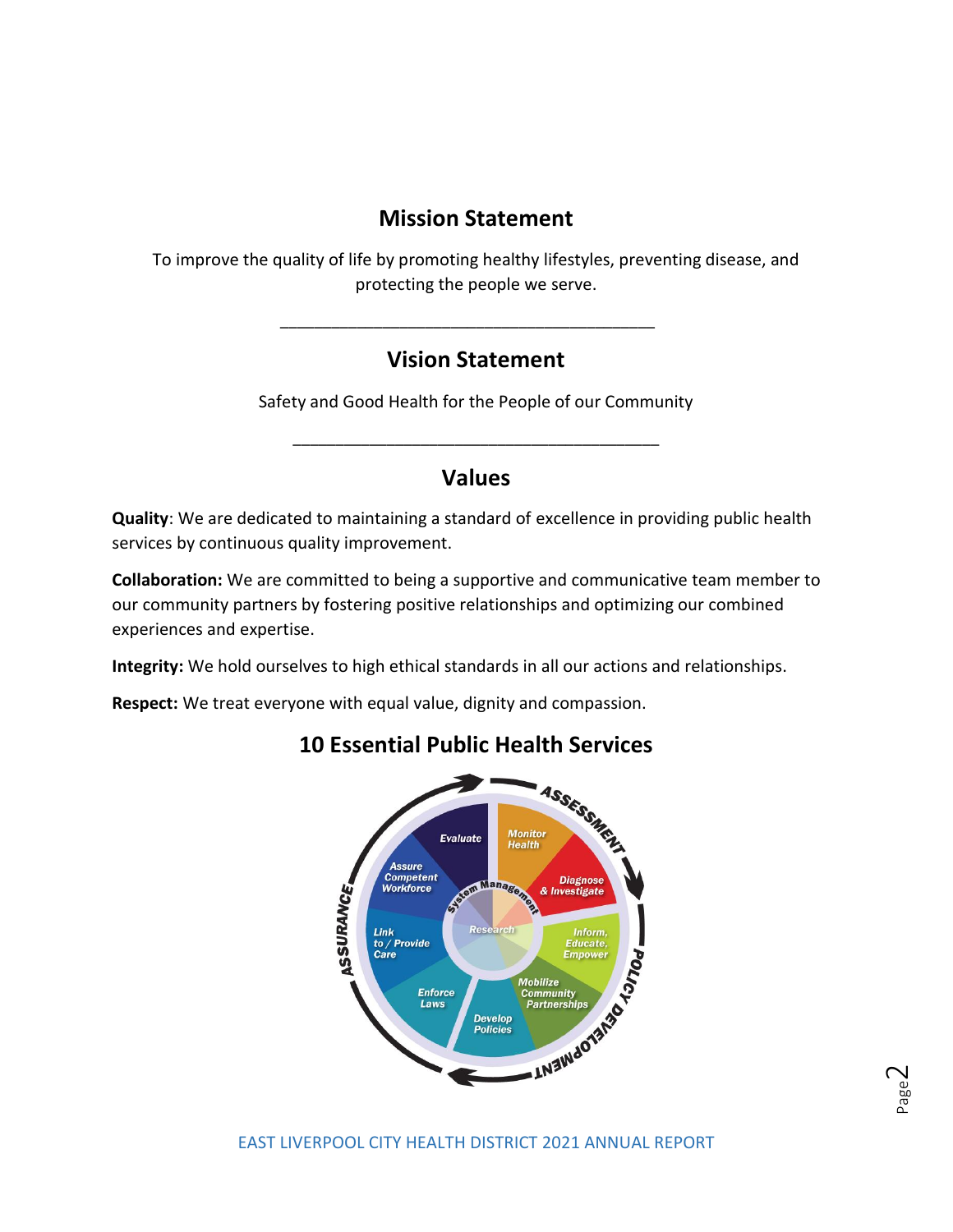## **Health Department Personnel**

| Carol Cowan, R.E.H.S.         | <b>Health Commissioner</b>                   |
|-------------------------------|----------------------------------------------|
| Mary Beth Jones, R.N.         | <b>Director of Nursing</b>                   |
| Anthony Pasquarella, R.E.H.S. | <b>Director of Environmental Health</b>      |
| Kayla Crowl, S.I.T.           | Housing Inspector, Accreditation Coordinator |
| Amy Toot                      | <b>Housing Inspector</b>                     |
| Shawn Blair, S.I.T.           | Sanitarian-in-Training                       |
| Charles Payne III, D.O.       | <b>Medical Director</b>                      |
| Shelia Moman                  | Registrar                                    |
| Vikki Anderson                | <b>Deputy Registrar</b>                      |

## **Members of the Board of Health**

\_\_\_\_\_\_\_\_\_\_\_\_\_\_\_\_\_\_\_\_\_\_\_\_\_\_\_\_\_\_\_\_\_\_\_\_\_\_\_\_\_\_\_\_\_\_\_\_

Mayor Greg Bricker, President Carl Covert, Vice President Jeffrey Caldwell, DMD Amber Ramsey Lauren McIntosh, CNP John Dawson, MSN

In compliance with section 3707.47 of the Ohio Revised Code, this report is presented to the citizens of the City of East Liverpool, East Liverpool City Council, and the Director of the Ohio Department of Health.

\_\_\_\_\_\_\_\_\_\_\_\_\_\_\_\_\_\_\_\_\_\_\_

Its purpose is to offer a summary of the activities of the East Liverpool City Health District throughout the calendar year of 2021.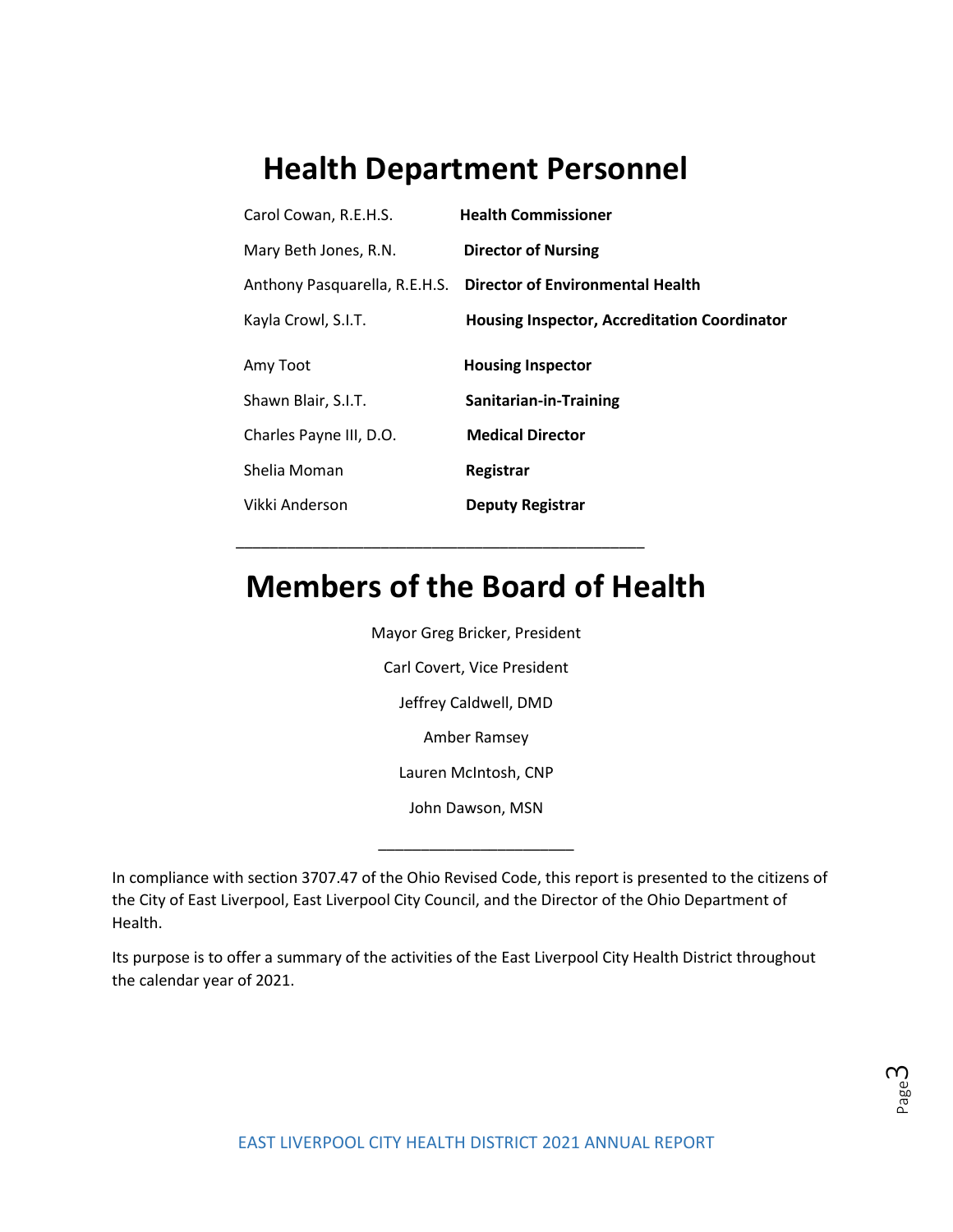# **Table of Contents**

| <b>Vital Statistics Division</b>     | $6 - 11$  |
|--------------------------------------|-----------|
|                                      |           |
| <b>Nursing Division</b>              | 12-16     |
|                                      |           |
| <b>Environmental Health Division</b> | $17 - 21$ |
|                                      |           |
| <b>Financial Statement</b>           | 22        |
|                                      |           |
| <b>Housing Division</b>              | 23        |
|                                      |           |

Community Health Programs24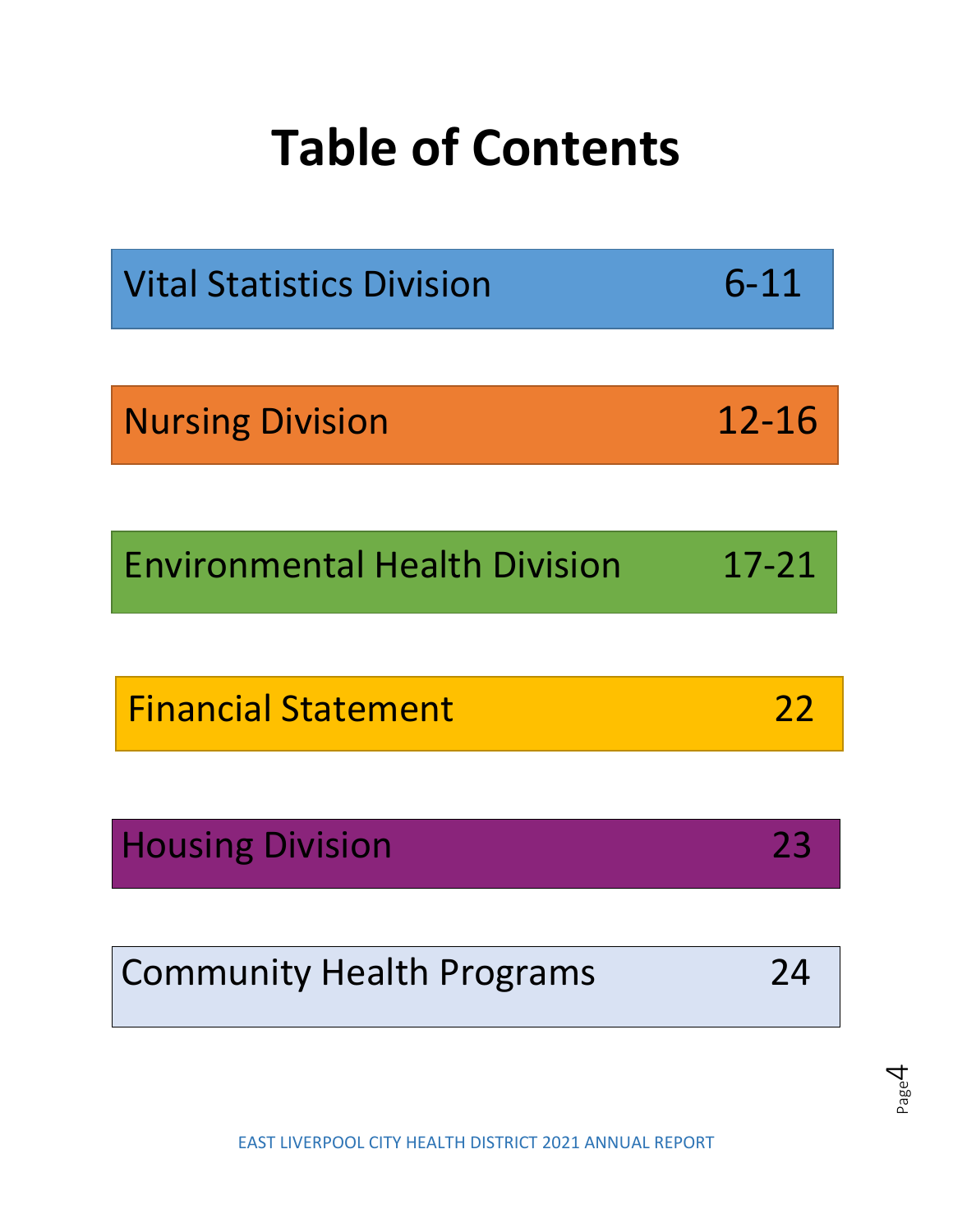## **A Word from the Health Commissioner,**

During 2021, the East Liverpool City Health District faced continued Covid-associated challenges that we met face-on and navigated through daily. We worked continually with Columbiana County's community hospitals, health districts, emergency management, schools and many other community partners, meeting regularly by zoom meetings to stay abreast, share information, and offer assistance where needed. The Health Commissioners across the state spoke weekly to Governor DeWine by conference call. Vaccination clinics were initiated with additional nurses and support staff to give 3770 Covid-19 vaccines to our community.

We value the community's stakeholders-our schools, healthcare facilities, businesses and citizens-who work with us and contribute their support and resources, both financially and gifts of time, in the collaborative effort causing effective change and producing a positive impact for the well-being for every individual. We also have been fortunate to receive grants that aid us in offering programs and vaccine clinics for the community.

We are continuing the process of becoming an accredited health district. The focus of accreditation is population-based disease prevention, health protection and health promotion. Our health district submitted an application for accreditation to the Public Health Accreditation Board PHAB in June 2018. Required documentation for all 12 Domains of the Standards and Measures was submitted in September 2021. A site visit by an accreditation team will be scheduled. All health districts in Ohio are mandated to be accredited by December 2025. We are looking forward to becoming an accredited Public Health District and we are committed to improve and protect the health and safety of the public.

The East Liverpool City Health District's staff and Board of Health is dedicated to working together to serve our community and provide quality services and access to care which prevent disease, injury and manage risk factors. Our goal always is to provide accurate and updated information. Through our efforts, we strive to be a positive impact on the lives in our community. We look forward to serving each citizen and encourage them to participate in our local programs and services that we offer.

Respectfully,

Carol Cowan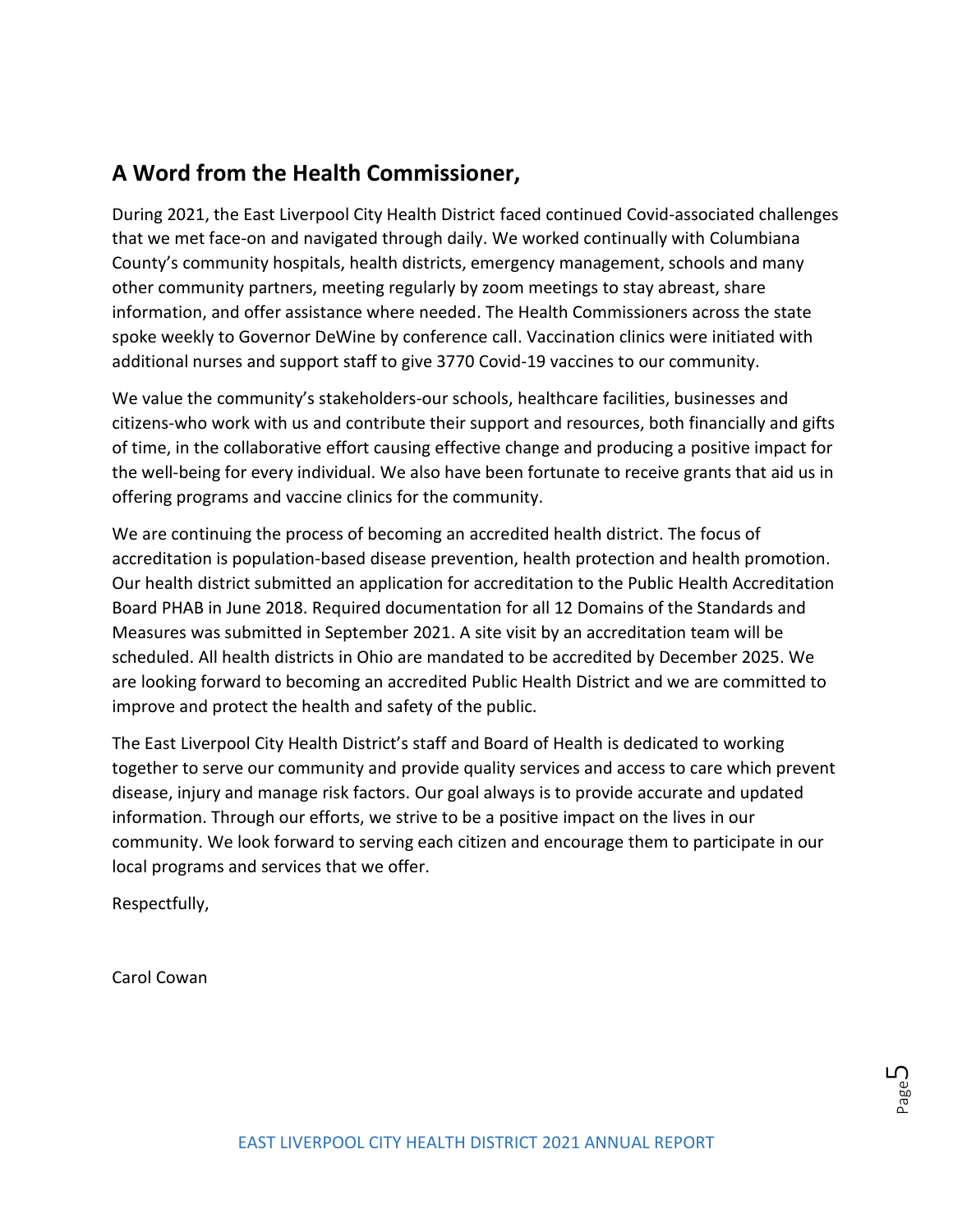The vital statistic division issue certified birth and death records and burial permits providing legal documentation for these events and maintains these records. Such records date back to 1908. The vital statistics decision can now issue certified birth certificates for all births occurring in the State of Ohio. WE process birth and death affidavits, issue medical supplements, process Acknowledgement of Paternity Affidavits for the fathers to establish paternity, and process verification forms from the VA to verify veterans' deaths. The East Liverpool City Health District issued 2692 documents in 2021

Certified birth certificates has a registrar's raised, embossed, impressed or multicolored seal. The registrar's signature and the date the certificate was filed with the registrar's office. The full names of the applicant's parents must also be included. Vital Statistics staff issues certified copies while customers wait, which is approximately ten minutes.

The cost of a birth or death certificate is \$26.50. We do not accept personal checks. However, payment can be made with money orders, cashier's checks or cash. Also, payments may be paid with a credit/debit card for an additional \$3.00 convenience fee, paid to Municipay. The birth certificate fees are distributed for the following contributions:

\$1.45 per birth record for Domestic Violence Fund which goes towards homeless shelters for women in the State of Ohio.

\$2.91 per birth record for Ohio Children Trust Fund for Prevention of Child Abuse through ODJFS

\$3.00 per birth/death record for Vital Statistics Base Fee

\$5.00 per record for Vital Statistics Technology Fee

\$1.00 per record for a Local Subsidy Fee which is reimbursed back to the health department each quarter

### **\$13.36 total per certificate reimbursed to the State of Ohio**

This report is published each quarter (January, April, July, and October).

A kiosk is available with a computer equipped with a program for the public to have direct access to birth and death records. The electronic index is designed to supplement Integrated Prenatal health Information System (IPHIS) and electronic death records system (EDRS), birth and death record registration and issuance system. Local health districts using the electronic index will no longer need to retain copies of newly created birth records or update copies of older birth records that have been altered due to affidavit, legal name change, paternity documentation, or court-ordered corrections. Statewide implementation of the Index is the solution to two problems: the need to have an update corrected index available for the public and the tack of organizing paperwork to make updates to locally held copies of birth records.

\_\_\_\_\_\_\_\_\_\_\_\_\_\_\_\_\_\_\_\_\_\_\_\_\_\_\_\_\_\_\_\_\_\_\_\_\_\_\_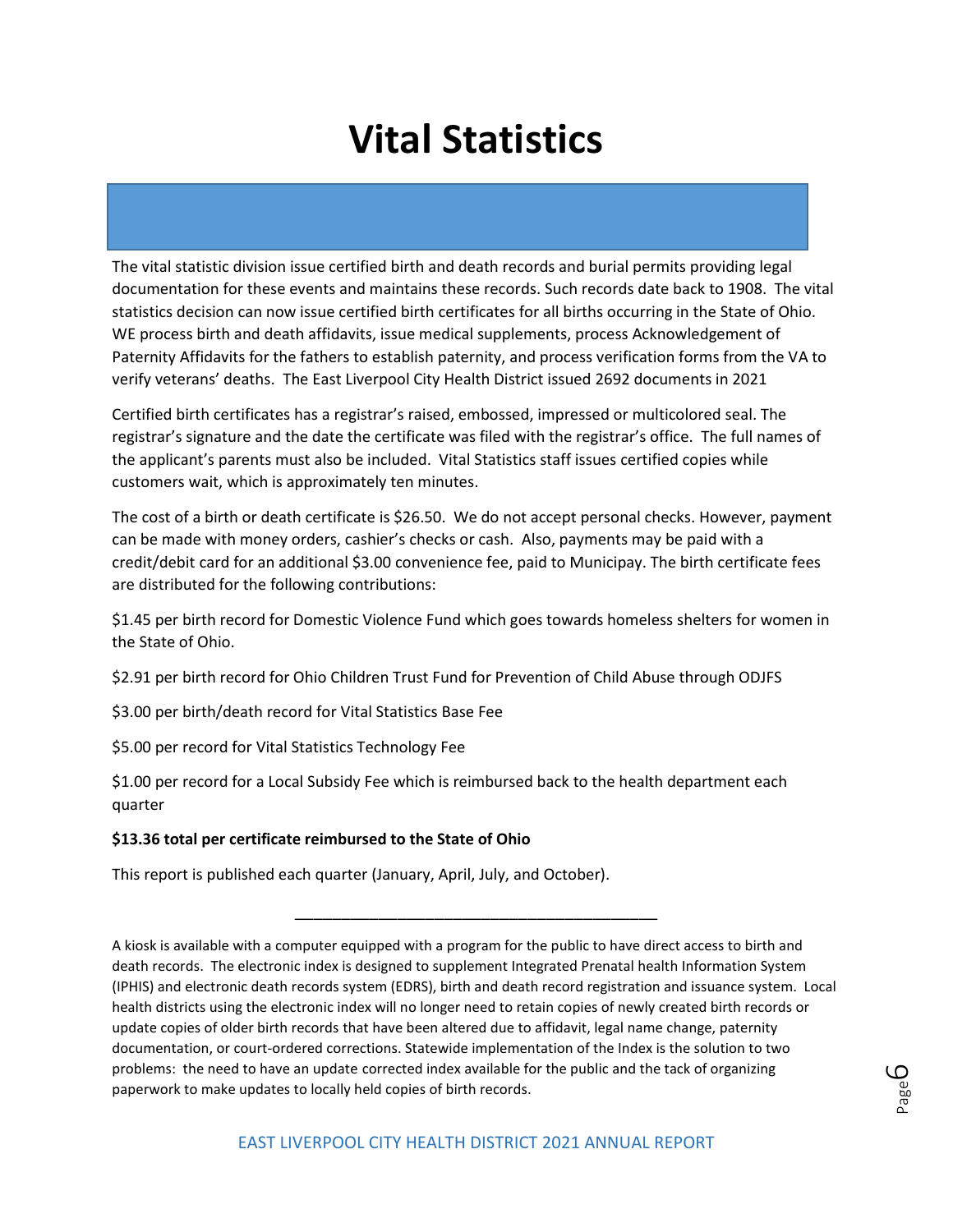### **Death Certificates Issued – 313**

**\*People who have passed away in East Liverpool City limits**

**Male 169**

### **Female 144**

### **Deaths by Month**

| <b>Month</b> | <b>Deaths</b> |
|--------------|---------------|
| January      | 29            |
| February     | 21            |
| March        | 16            |
| April        | 19            |
| May          | 18            |
| June         | 11            |
| July         | 21            |
| August       | 16            |
| September    | 21            |
| October      | 14            |
| November     | 29            |
| December     | 26            |

**Deaths by Age**

| Age                  | $\leq 1$ | $1 - 10$ | $11 - 20$ | 21-30 | $\vert$ 31-<br>40 | $41-$<br>50 | 51-60        | 61-70 | 71-80 | 81-90 | 91-100 | >100 |
|----------------------|----------|----------|-----------|-------|-------------------|-------------|--------------|-------|-------|-------|--------|------|
| <b>Deaths</b><br>M/F | 1/0      | 0/0      | 1/0       | 6/3   | 4/3               |             | $15/6$ 20/18 | 50/26 | 39/37 | 25/33 | 9/15   | 0/2  |

| Death Affidavits Issued           | 17  | Affidavits of Paternity completed by Registrar | - 6  |
|-----------------------------------|-----|------------------------------------------------|------|
| <b>Fetal Deaths</b>               | 0   | Free Death Certificate for Veteran's Benefits  | 2    |
| <b>Medical Supplements Issued</b> | 38  | Birth Abstracts Sold                           | 1248 |
| <b>Burial Permits Sold</b>        | 295 | Death Certificates Sold                        | 1086 |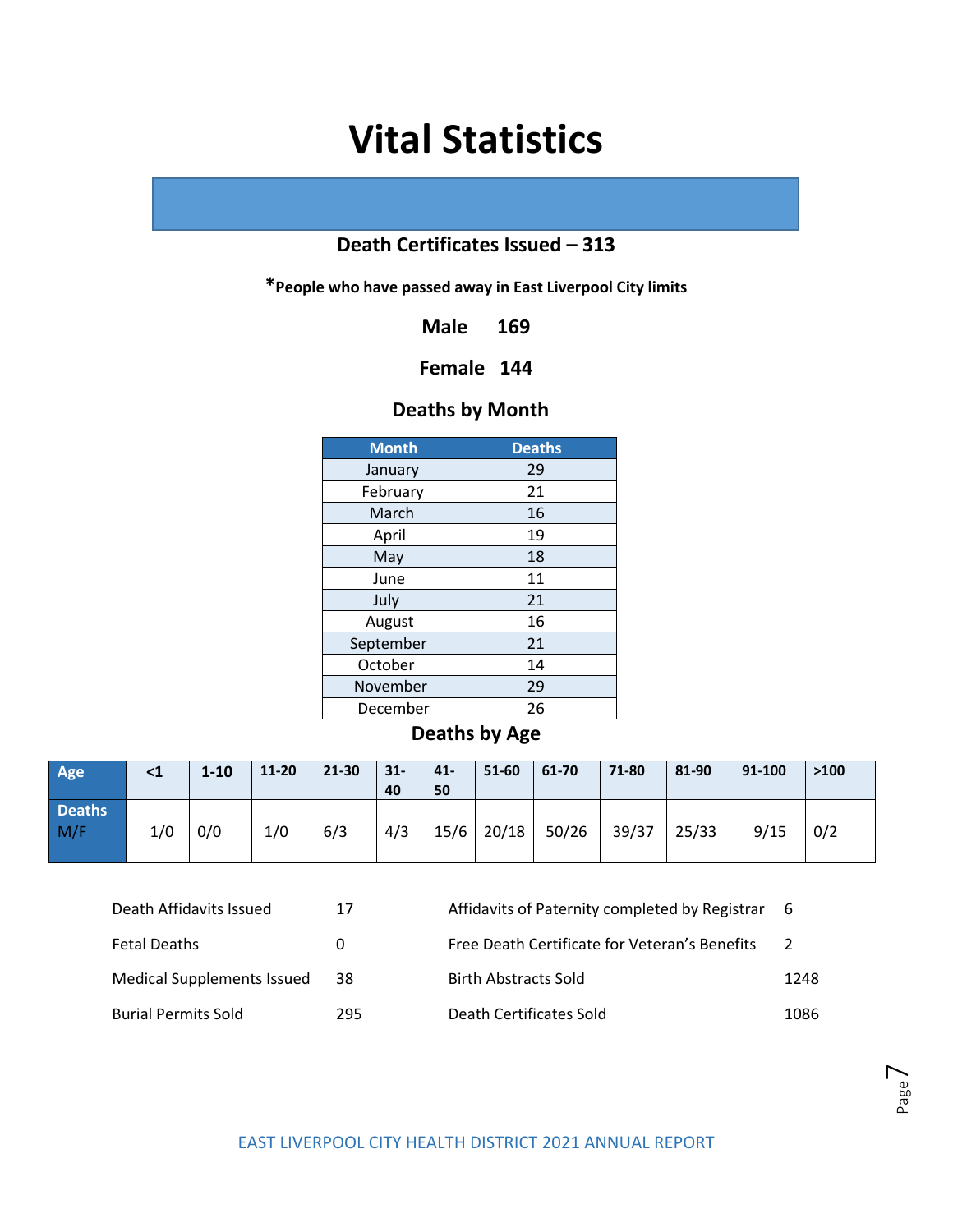|                           | 26 CANCER DEATHS 2021 - 8.3%  |               |           |                   |                  |                              |                   |        |                          |                              |                           |                           |        |        |      |
|---------------------------|-------------------------------|---------------|-----------|-------------------|------------------|------------------------------|-------------------|--------|--------------------------|------------------------------|---------------------------|---------------------------|--------|--------|------|
|                           | M                             | F             | R         | $\,<\,$           | $1 -$            | 11                           | $21 -$            | $31 -$ | 41                       | 51                           | $61 -$                    | 71                        | $81 -$ | $91 -$ | >100 |
|                           |                               |               | Α         | $\mathbf{1}$      | 10               | $\qquad \qquad \blacksquare$ | 30                | 40     | $\overline{\phantom{a}}$ | $\qquad \qquad \blacksquare$ | 70                        | $\frac{1}{2}$             | 90     | 100    |      |
|                           |                               |               | <b>CE</b> |                   |                  | 20                           |                   |        | 50                       | 60                           |                           | 80                        |        |        |      |
| Lung                      | X                             |               | W         |                   |                  |                              |                   |        |                          |                              | X                         |                           |        |        |      |
| Lung                      | $\pmb{\times}$                |               | W         |                   |                  |                              |                   |        |                          |                              |                           | $\boldsymbol{\mathsf{x}}$ |        |        |      |
| Lung                      |                               | x             | W         |                   |                  |                              |                   |        |                          |                              | $\boldsymbol{\mathsf{x}}$ |                           |        |        |      |
| Lung                      | X                             |               | W         |                   |                  |                              |                   |        |                          |                              | $\pmb{\mathsf{x}}$        |                           |        |        |      |
| Lung                      |                               | X             | W         |                   |                  |                              |                   |        |                          | $\pmb{\mathsf{x}}$           |                           |                           |        |        |      |
| Lung                      |                               | x             | W         |                   |                  |                              |                   |        |                          |                              |                           | X                         |        |        |      |
| <b>Breast</b>             |                               | X             | W         |                   |                  |                              |                   |        |                          |                              | $\pmb{\times}$            |                           |        |        |      |
| <b>Breast</b>             |                               | x             | W         |                   |                  |                              |                   |        |                          |                              |                           |                           | x      |        |      |
| Pancreatic                |                               | x             | W         |                   |                  |                              |                   |        |                          |                              | X                         |                           |        |        |      |
| Pancreatic                |                               | X             | W         |                   |                  |                              |                   |        |                          |                              |                           | X                         |        |        |      |
| Prostate                  | X                             |               | W         |                   |                  |                              |                   |        |                          |                              |                           | X                         |        |        |      |
| Prostate                  | $\pmb{\times}$                |               | W         |                   |                  |                              |                   |        |                          |                              |                           |                           | X      |        |      |
| Esophageal                | $\pmb{\times}$                |               | W         |                   |                  |                              |                   |        |                          | $\pmb{\times}$               |                           |                           |        |        |      |
| Esophageal                | X                             |               | W         |                   |                  |                              |                   |        |                          |                              | X                         |                           |        |        |      |
| Liver                     |                               | x             | W         |                   |                  |                              |                   |        |                          |                              |                           | X                         |        |        |      |
| Liver                     | X                             |               | W         |                   |                  |                              |                   |        |                          |                              | X                         |                           |        |        |      |
| Colon                     | $\pmb{\mathsf{x}}$            |               | W         |                   |                  |                              |                   |        |                          |                              |                           |                           | X      |        |      |
| Colon                     |                               | x             | W         |                   |                  |                              |                   |        |                          |                              |                           |                           | x      |        |      |
| <b>Brain</b>              |                               | X             | W         |                   |                  |                              |                   |        |                          |                              | $\pmb{\times}$            |                           |        |        |      |
| Melanoma                  | X                             |               | W         |                   |                  |                              |                   |        |                          |                              | $\pmb{\times}$            |                           |        |        |      |
| Renal                     | Χ                             |               | W         |                   |                  |                              |                   |        |                          |                              |                           | X                         |        |        |      |
| Squamous                  | Χ                             |               | W         |                   |                  |                              |                   |        |                          |                              | X                         |                           |        |        |      |
| Cell                      |                               |               |           |                   |                  |                              |                   |        |                          |                              |                           |                           |        |        |      |
| Cholangio                 | $\pmb{\mathsf{X}}$            |               | W         |                   |                  |                              |                   |        |                          |                              | X                         |                           |        |        |      |
| Ovarian                   |                               | X             | W         |                   |                  |                              |                   |        |                          |                              |                           | $\pmb{\times}$            |        |        |      |
| Parotid                   | X                             |               | W         |                   |                  |                              |                   |        |                          | x                            |                           |                           |        |        |      |
| Unknown                   | x                             |               | W         |                   |                  |                              |                   |        |                          |                              | X                         |                           |        |        |      |
| <b>Total</b>              | 15                            | 11            |           |                   |                  |                              |                   |        |                          | 3                            | 12                        | $\overline{\mathbf{z}}$   | 4      |        |      |
| <b>Cancer</b>             |                               | <b>Number</b> |           |                   |                  |                              |                   |        | Percentage               |                              |                           |                           |        |        |      |
| Lung                      |                               |               |           |                   | 1 cancer: 6 each |                              |                   |        |                          |                              | 23%                       |                           |        |        |      |
|                           | Breast, Prostate, Pancreatic, |               |           |                   |                  |                              | 6 cancers: 2 each |        |                          |                              |                           | 7.7% each                 |        |        |      |
| Esophageal, Liver, Colon  |                               |               |           |                   |                  |                              |                   |        |                          |                              |                           |                           |        |        |      |
| Brain, Melanoma, Renal,   |                               |               |           | 8 cancers: 1 each |                  |                              |                   |        | 3% each                  |                              |                           |                           |        |        |      |
| Squamous Cell, Cholangio, |                               |               |           |                   |                  |                              |                   |        |                          |                              |                           |                           |        |        |      |
| Ovarian, Parotid, unknown |                               |               |           |                   |                  |                              |                   |        |                          |                              |                           |                           |        |        |      |

Page  $\infty$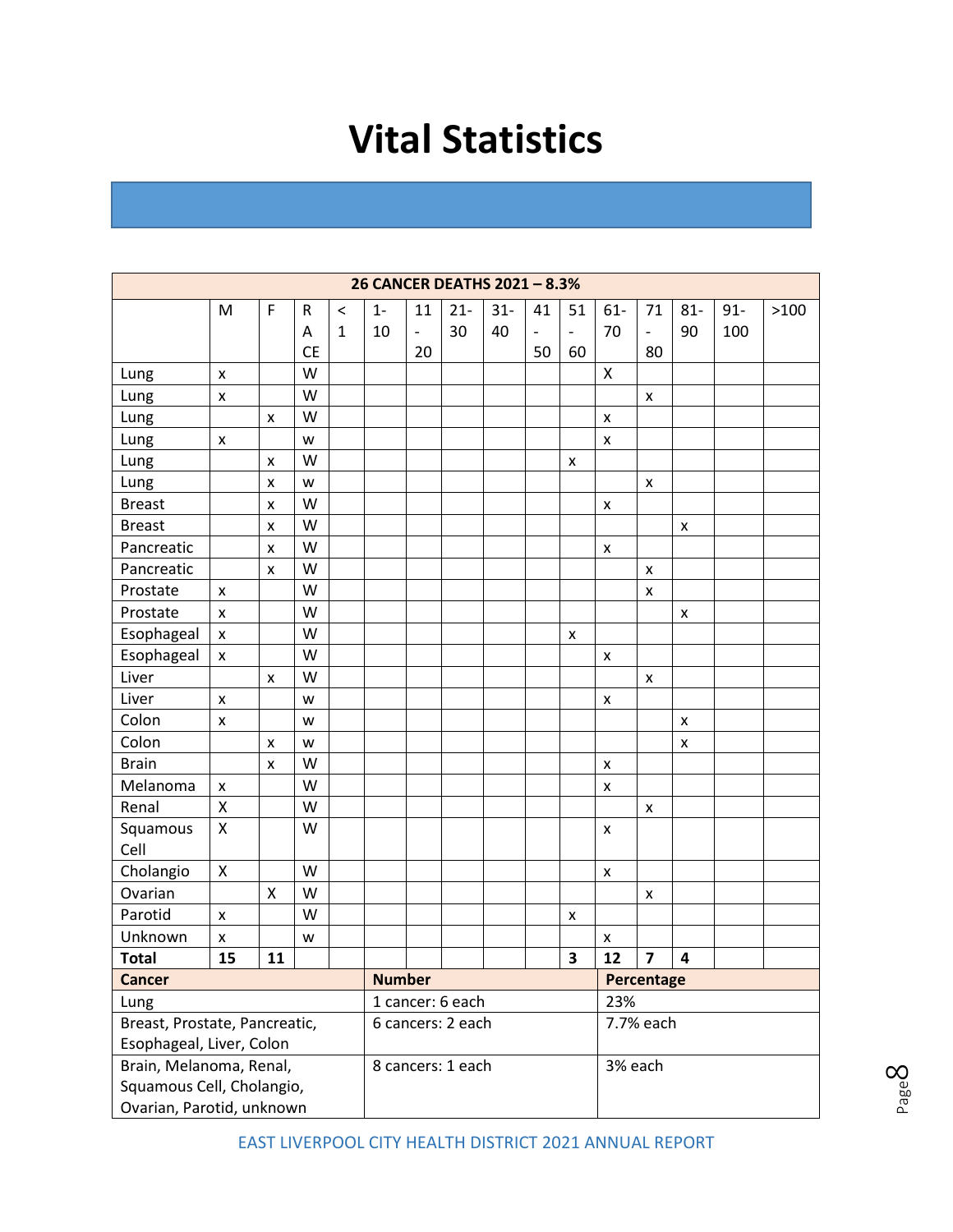|              | <b>HEART-RELATED DEATHS 2021 27 %</b> |     |                          |    |                          |    |    |                          |    |        |        |      |       |  |
|--------------|---------------------------------------|-----|--------------------------|----|--------------------------|----|----|--------------------------|----|--------|--------|------|-------|--|
|              |                                       | - 1 | 11                       | 21 | 31                       | 41 | 51 | 61                       |    | $81 -$ | $91 -$ | >100 | Total |  |
|              |                                       |     | $\overline{\phantom{0}}$ | ۰  | $\overline{\phantom{0}}$ | -  | -  | $\overline{\phantom{0}}$ | ٠  | 90     | 100    |      |       |  |
|              |                                       | 0   | 20                       | 30 | 40                       | 50 | 60 | 70                       | 80 |        |        |      |       |  |
| Male         | 0                                     |     | 0                        | 0  | 0                        | 5  |    | 16                       | 8  | 8      | 4      | O    | 48    |  |
| Female       | 0                                     |     | 0                        | 0  | 0                        | 1  | 4  | 8                        | 12 | 9      | 3      |      | 38    |  |
| <b>Total</b> | 0                                     | 0   | 0                        | 0  | 0                        | 6  | 11 | 24                       | 20 | 17     |        |      | 86    |  |

34% of men who died of heart-related disease were in their 60s

32% of women who died of heart-related disease were in their 70s

Heart disease deaths: 55% were men, 45% women

|              | <b>COVID DEATHS 2021-27 %</b> |       |                          |                          |                          |                          |        |        |        |        |        |      |              |  |
|--------------|-------------------------------|-------|--------------------------|--------------------------|--------------------------|--------------------------|--------|--------|--------|--------|--------|------|--------------|--|
|              | $\overline{\phantom{a}}$      | $1 -$ | 11                       | 21                       | 31                       | 41                       | $51 -$ | $61 -$ | $71 -$ | $81 -$ | $91 -$ | >100 | <b>Total</b> |  |
|              | 1                             |       | $\overline{\phantom{0}}$ | $\overline{\phantom{0}}$ | $\overline{\phantom{0}}$ | $\overline{\phantom{a}}$ | 60     | 70     | 80     | 90     | 100    |      |              |  |
|              |                               | 0     | 20                       | 30                       | 40                       | 50                       |        |        |        |        |        |      |              |  |
| Male         | 0                             | 0     | 0                        | 0                        | 1                        | 3                        | 4      | 14     | 14     | 8      |        | 0    | 45           |  |
| Female       | 0                             | 0     | 0                        | 1                        | J.                       | 2                        | 8      | 7      | 8      | 6      | 5      | 1    | 40           |  |
| <b>Total</b> | 0                             | 0     | 0                        | 1                        | $\mathbf{2}$             | 5                        | 11     | 21     | 22     | 14     | 6      |      | 84           |  |
| Percenta     |                               |       |                          | 1%                       | 2%                       | 6%                       | 13%    | 25%    | 26%    | 17%    | 7%     | 1%   |              |  |
| ge-          |                               |       |                          |                          |                          |                          |        |        |        |        |        |      |              |  |
| rounded      |                               |       |                          |                          |                          |                          |        |        |        |        |        |      |              |  |

31% of men died of COVID in their 60s, 31% of men died in their 70s20% of women died of COVID in their 50s, 17.5% died in their 60s, and 20% died in their 70s

\*Death certificate does not indicate if the individual was vaccinated or unvaccinated. In order to determine the leading cause of death within city limits, data was taken from death certificates for all 12 months in 2021.

| <b>MONTH</b>      | <b>LEADING CAUSE OF DEATH</b> | 2 <sup>ND</sup> LEADING CAUSE OF DEATH |
|-------------------|-------------------------------|----------------------------------------|
| January 2021      | COVID-41%                     | Heart Disease-21%                      |
| February 2021     | Heart Disease-35%             | Respiratory-17%                        |
| <b>March 2021</b> | Heart Disease-55%             | Cancer-17%                             |
| April 2021        | Heart Disease-37%             | Drugs, Repsiratory-16% ea              |
| May 2021          | Heart Disease-35%             | COVID, Resp, Kidney-10% ea             |
| June 2021         | Heart Disease-21%             | COVID, Respiratoy-21%                  |
| <b>July 2021</b>  | Heart Disease-29%             | Respiratory-19%                        |
| August 2021       | Heart Disease-53%             | Variety-6% ea                          |
| September 2021    | COVID-22%, Cancer-22%         | Heart-19%, Respiratory-19%             |
| October 2021      | COVID-67%                     | Heart Disease-18%                      |
| November 2021     | COVID-33%                     | Heart Disease-16%                      |
| December 2021     | COVID-35%                     | Heart Disease-23%                      |

Page  $\mathcal O$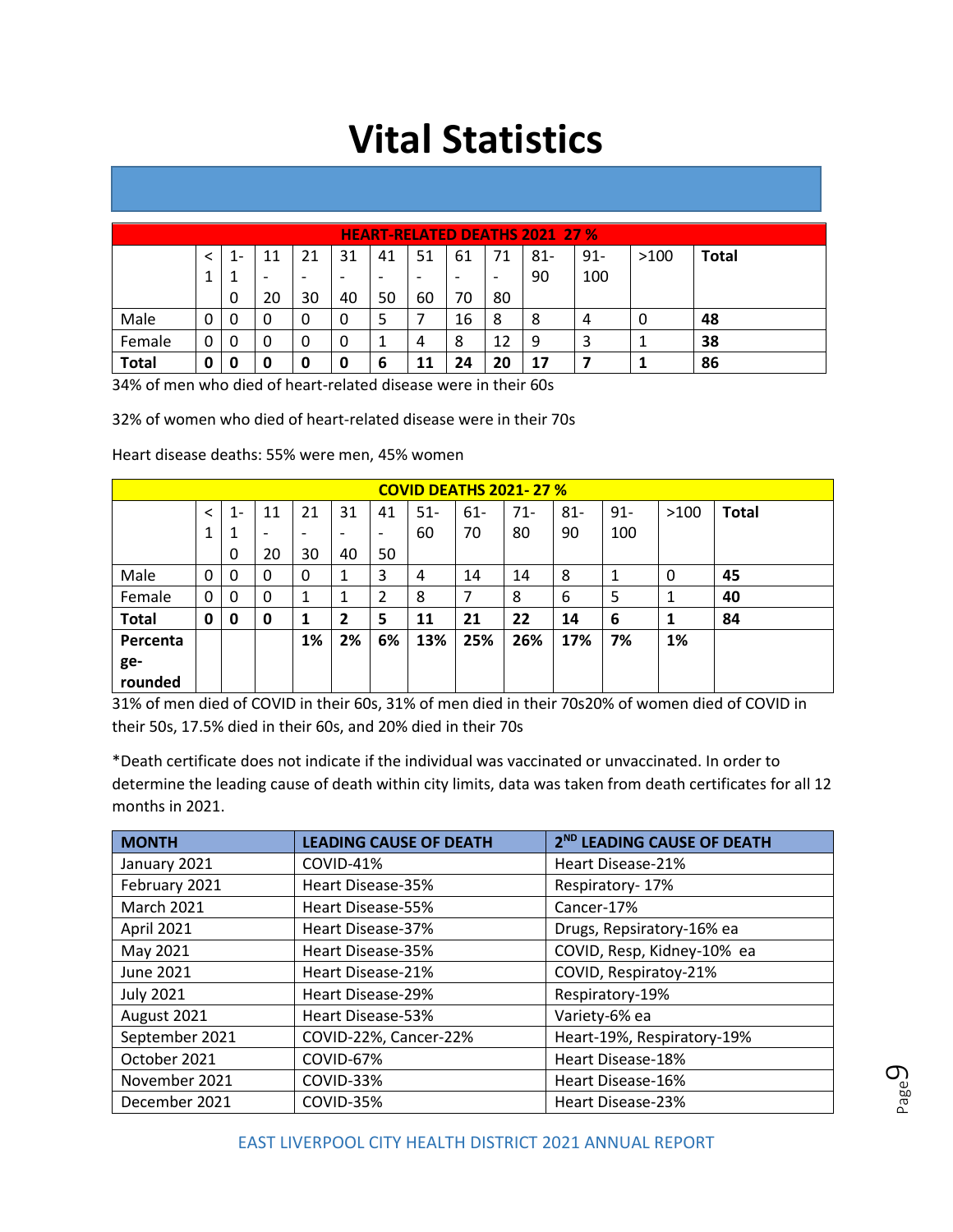|            | <b>SUICIDE</b> |                   |                                     |                      |  |  |  |  |  |  |  |  |  |
|------------|----------------|-------------------|-------------------------------------|----------------------|--|--|--|--|--|--|--|--|--|
| <b>SEX</b> | AGE            |                   | <b>LOCATION</b>                     | <b>CORONER NOTES</b> |  |  |  |  |  |  |  |  |  |
| Male       | 33             | HANGING           | <b>FRIEND'S HOME-CADAMUS STREET</b> | POLYSUBSTANCE ABUSE  |  |  |  |  |  |  |  |  |  |
|            |                |                   | LIVES IN IRONDALE                   |                      |  |  |  |  |  |  |  |  |  |
| Male       | 37             | <b>HANGING</b>    | <b>WOODED AREA</b>                  | <b>METH TOXICITY</b> |  |  |  |  |  |  |  |  |  |
| Male       | 73             | <b>GUNSHOT TO</b> | AT HOME-BRADSHAW AVE                |                      |  |  |  |  |  |  |  |  |  |
|            |                | <b>HEAD</b>       |                                     |                      |  |  |  |  |  |  |  |  |  |

229 DEATHS NON-COVID DRUGS WERE 5.6% OF NON-COVID TOTAL DEATHS

|              | <b>DRUG DEATHS 2021-4%</b> |      |        |        |        |        |       |       |       |       |        |      |              |  |
|--------------|----------------------------|------|--------|--------|--------|--------|-------|-------|-------|-------|--------|------|--------------|--|
|              |                            | 1-10 | $11 -$ | $-21-$ | $31 -$ | $41 -$ | $51-$ | $61-$ | $71-$ | $81-$ | $91 -$ | >100 | <b>Total</b> |  |
|              |                            |      | 20     | 30     | 40     | 50     | 60    | 70    | 80    | 90    | 100    |      |              |  |
| Male         |                            |      |        | 4      |        | э      |       |       |       |       |        |      |              |  |
| Female       |                            |      |        | T      | ᅩ      |        |       |       |       |       |        |      |              |  |
| <b>Total</b> | 0                          | 0    | O      | 5      |        | 3      | 3     | U     | 0     |       | 0      | u    | 13           |  |

30 yrs old was the most common age at 23% of total Range was 24 yrs old -52 yrs old, with 38 yrs old being the average. 15% of drug deaths were female, 85% of drug deaths were male. 80% were city residents. 77% were white race, 23% were black race.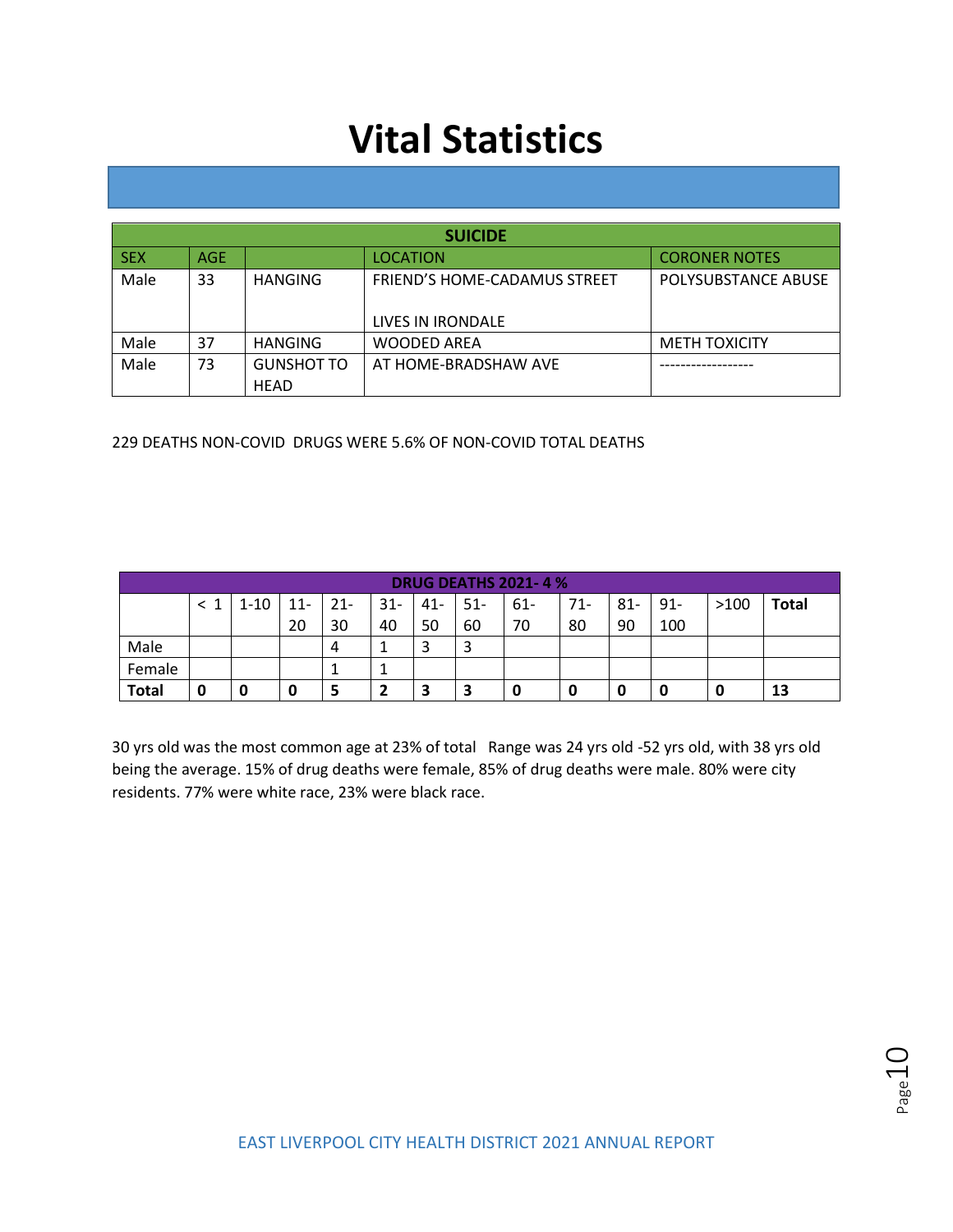| <b>DEATH BY RACE -18</b><br>2021 |            |               |                         |  |  |  |  |
|----------------------------------|------------|---------------|-------------------------|--|--|--|--|
| <b>RACE</b>                      | <b>SEX</b> | <b>AGE</b>    | <b>CAUSE</b>            |  |  |  |  |
| <b>BLACK</b>                     | M          | $21 - 40$     | <b>DRUGS</b>            |  |  |  |  |
| <b>BLACK</b>                     | M          | $31 - 40$     | <b>DRUGS</b>            |  |  |  |  |
| <b>BLACK</b>                     | M          | $21 - 30$     | <b>DRUGS</b>            |  |  |  |  |
| <b>BLACK</b>                     | M          | 81-90         | <b>COPD</b>             |  |  |  |  |
| <b>BLACK</b>                     | F          | 71-80         | <b>STROKE</b>           |  |  |  |  |
| <b>BLACK</b>                     | F          | <b>INFANT</b> | <b>SIDS</b>             |  |  |  |  |
| <b>BLACK</b>                     | F          | $31 - 40$     | <b>SEIZURE</b>          |  |  |  |  |
| <b>BLACK</b>                     | F          | 81-90         | <b>DEMENTIA</b>         |  |  |  |  |
| <b>BLACK</b>                     | F          | 81-90         | <b>DEMENTIA</b>         |  |  |  |  |
| <b>BLACK</b>                     | F          | $11 - 20$     | HOMICIDE-GUNSHOT        |  |  |  |  |
| <b>BLACK</b>                     | M          | $21 - 30$     | <b>HOMICIDE-GUNSHOT</b> |  |  |  |  |
| <b>BLACK</b>                     | M          | 81-90         | <b>THROMBUS</b>         |  |  |  |  |
| <b>FILIPINO</b>                  | M          | 81-90         | <b>HEART</b>            |  |  |  |  |
| <b>INDIAN</b>                    | F          | 61-70         | MI                      |  |  |  |  |
| <b>BLACK</b>                     | F          | 61-70         | <b>MI</b>               |  |  |  |  |
| <b>GUATEMALAN</b>                | F          | 81-90         | <b>COVID</b>            |  |  |  |  |
| <b>BLACK</b>                     | F          | 71-80         | <b>COVID</b>            |  |  |  |  |
| <b>BLACK</b>                     | F          | 51-60         | <b>COVID</b>            |  |  |  |  |
| 18/313=5.7%                      | $7-M$      |               |                         |  |  |  |  |
|                                  | $11-F$     |               |                         |  |  |  |  |

3.5% of total COVID deaths were non-white, (2.3% were black), 17% of non-white deaths

2 Homicides-both black (different months), 11% of non-white deaths

3 Drug Deaths (black)-17% of non-white deaths

|              | NON-WHITE DEATHS 2022-6% |    |                          |    |    |                          |                          |    |                          |                          |        |       |              |
|--------------|--------------------------|----|--------------------------|----|----|--------------------------|--------------------------|----|--------------------------|--------------------------|--------|-------|--------------|
|              |                          | 1- | 11                       | 21 | 31 | 41                       | 51                       | 61 | 71                       | 81                       | $91 -$ | $>10$ | <b>Total</b> |
|              | л.                       |    | $\overline{\phantom{0}}$ | ۰  | ۰  | $\overline{\phantom{0}}$ | $\overline{\phantom{0}}$ | -  | $\overline{\phantom{0}}$ | $\overline{\phantom{0}}$ | 10     | 0     |              |
|              |                          | 0  | 20                       | 30 | 40 | 50                       | 60                       | 70 | 80                       | 90                       | 0      |       |              |
| Male         | 0                        | 0  | 0                        | 3  |    | 0                        | 0                        | 0  |                          |                          | 0      | 0     |              |
| Female       | -1                       | 0  | ᅩ                        | 0  |    | 0                        | л                        |    |                          |                          | 0      | 0     | 11           |
| <b>Total</b> |                          | 0  |                          | 3  | 2  | 0                        |                          |    |                          | 6                        | 0      | 0     | 18           |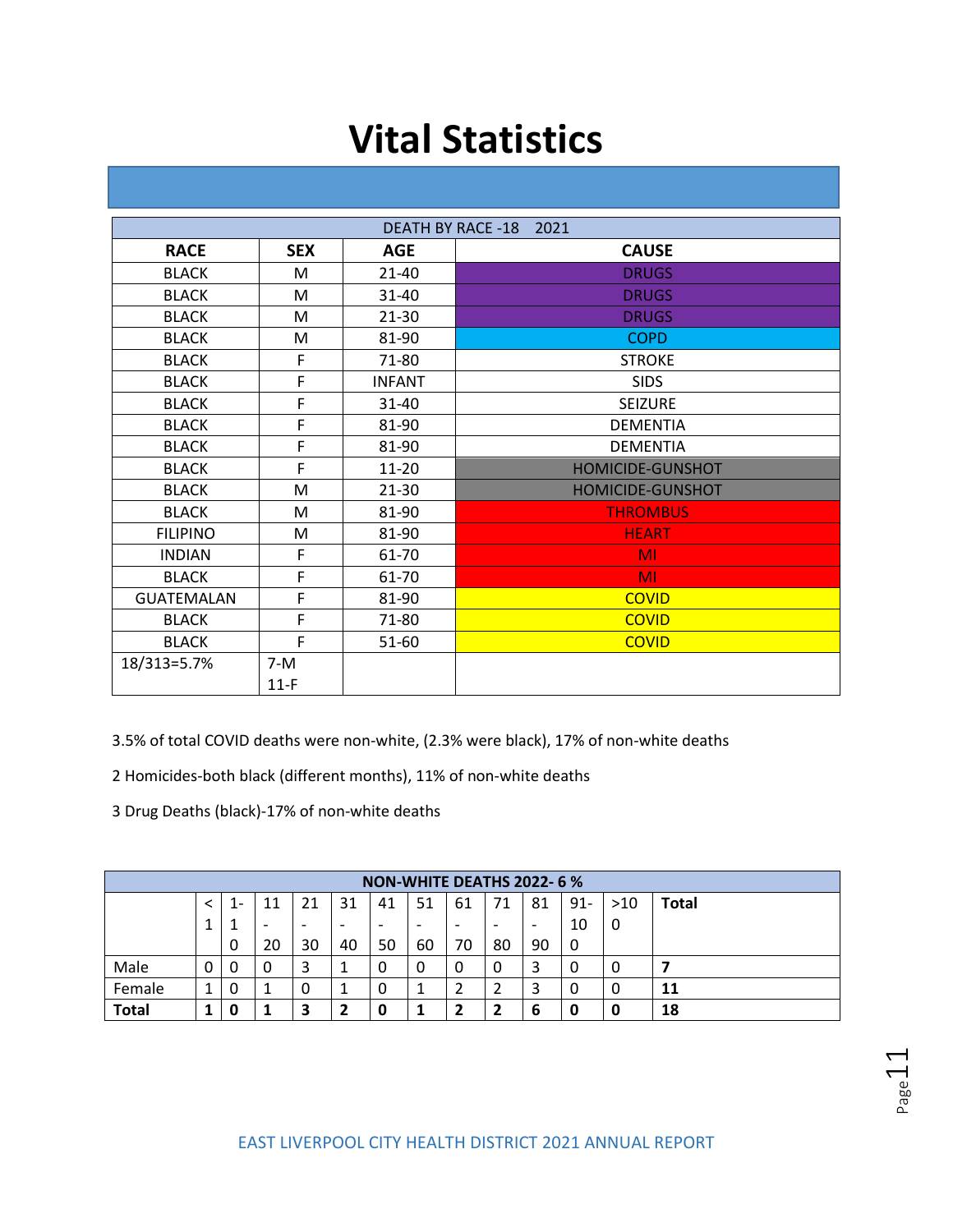Mary Beth Jones, RN, manages the nursing division administering child and adult immunizations, holding flu clinics in the community, monitoring communicable diseases and investigating cases. With over 47 reportable infectious diseases, keeping track of disease statistics, monitoring and investigating cares is critical in avoiding possible outbreaks.

Vaccines initiate a person's immune system which produces antibodies against the disease and protects the individual from being susceptible to the potentially deadly disease.

We utilize the Ohio Impact Statewide Immunization System (SIIS) which provides a centralize data base to retain vaccination records available to registered health care providers and school nurses.

We participate in the Ohio Department of Health Vaccine for Children (VFC) Program to raise Ohio's immunization rates. This is a federally funded program that provides vaccines at no cost to the public and private health care providers who enroll and agree to immunize eligible children in the clinic.

We also participate with VaxCare, a private vaccine company that supplies vaccines for people with private insurance or no insurance. Vaccines that we provide is Tdap, Hepatitis A, Hepatitis B, Flu, HPV, Polio, DTaP, Meningitis, Measles, Mumps, Rubella (MMR), Pneumonia, Chickenpox and Shingles.

ELCHD is credentialed to offer services to Medicaid insurance subscribers and their dependents. We accept Medicaid including CareSource, United Healthcare, Buckeye, Molina, and Paramount. We bill for administration of the vaccines.

\_\_\_\_\_\_\_\_\_\_\_\_\_\_\_\_\_\_\_\_\_\_\_\_\_\_\_\_\_\_\_\_\_\_\_\_\_\_\_\_\_\_\_\_\_\_

### **Medical Director**

Charles Payne III, D.O. is the medical director appointed by the Board of Health. Dr. Payne graduated from the Lake Erie College of Osteopathic Medicine in 2006 and did his residency at St. John Medical Center in Westlake, Ohio. Board certified in internal medicine and emergency medicine, he practices an emergency room physician, medical director of the emergency department, and an internal medicine hospitalist at East Liverpool City Hospital.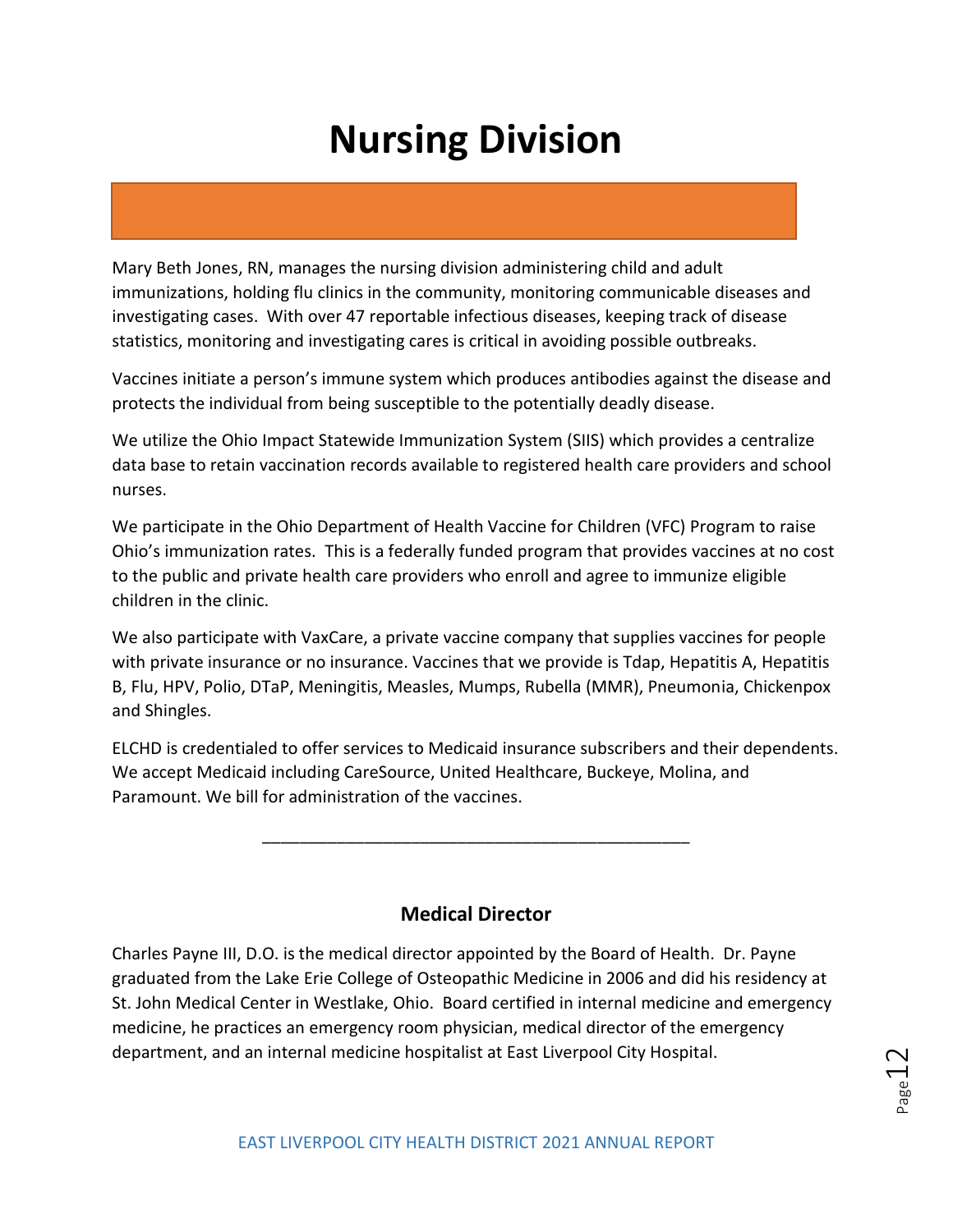### **IMMUNIZATION PROGRAM-VFC**

**Children Vaccinated = Adults Vaccinated =** 

## **Children Vaccines Administered**

| <b>Vaccines</b>     | # of Vaccines   |
|---------------------|-----------------|
|                     | Admin. Children |
| <b>DTaP</b>         | 0               |
| Gardasil            | 2               |
| Hep A               | 3               |
| Hep B               | 0               |
| <b>HIB</b>          | 0               |
| Influenza           | 12              |
| <b>IPV</b>          | 0               |
| Kinrix              | 0               |
| <b>MMR</b>          | 4               |
| Menveo              | 12              |
| <b>Tdap</b>         | 6               |
| Covid               | 3578            |
| Moderna             |                 |
| <b>Covid Pfizer</b> | 51              |
| Covid Janssen       | 141             |
| <b>TOTAL</b>        | 3809            |

 **Adult Flu Vaccines Administered** 

| <b>Flu Vaccines</b> | # |
|---------------------|---|
| 25-44               |   |
| 45-64               | 4 |
| $65+$               | 4 |
| <b>Total</b>        | q |

Page13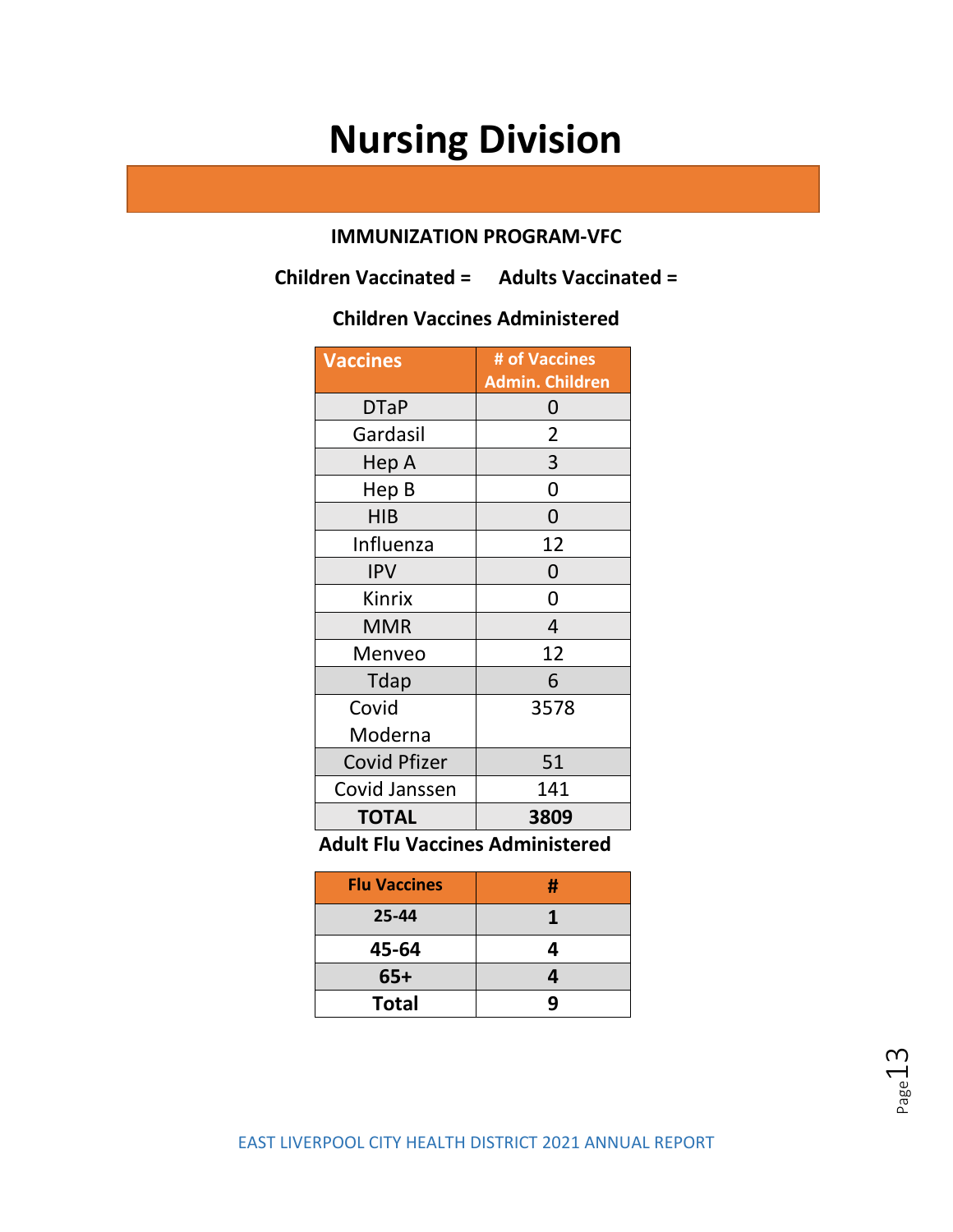### **IMMUNIZATION PROGRAM- VaxCare**

**Children Vaccinated = Adults Vaccinated =** 

### **Children Vaccines Administered**

| <b>Vaccines</b>  | # of Vaccines<br><b>Admin. Children</b> |
|------------------|-----------------------------------------|
| <b>DTaP</b>      | 0                                       |
| Gardasil         | 0                                       |
| Hep A            | $\overline{1}$                          |
| Hep B-adult      | 5                                       |
| <b>HIB</b>       | 0                                       |
| Influenza        | 12                                      |
| <b>Shringrix</b> | 7                                       |
| Kinrix           | 0                                       |
| MMR-adult        | 3                                       |
| Menveo           | 3                                       |
| Pediarix         | $\overline{0}$                          |
| Prevnar 13       | 4                                       |
| Rotvirus         | 0                                       |
| Tdap             | $\overline{2}$                          |
| Varicella        | 0                                       |
| Men B            | 4                                       |
| <b>TOTAL</b>     | 41                                      |

Adult Vaccines Administered **# Receiving Flu Vaccinations Age** 

| <b>Vaccines</b> | # of Vaccines | <b>Vaccines</b> | #  |
|-----------------|---------------|-----------------|----|
| Influenza       | 11            | $0 - 18$        | 0  |
| <b>MMR</b>      | 3             | 19-24           | 2  |
| Tdap            |               | $25 - 44$       | 3  |
| Hep A           | 0             | 45-64           | 4  |
| Hep B           | 5             | $65+$           | 2  |
| <b>PCV</b>      | 4             |                 |    |
| Varicella       | 0             | <b>Total</b>    | 11 |
| Shingrix        |               |                 |    |
| <b>TOTAL</b>    | 31            | <b>TOTAL</b>    | 11 |

Page 14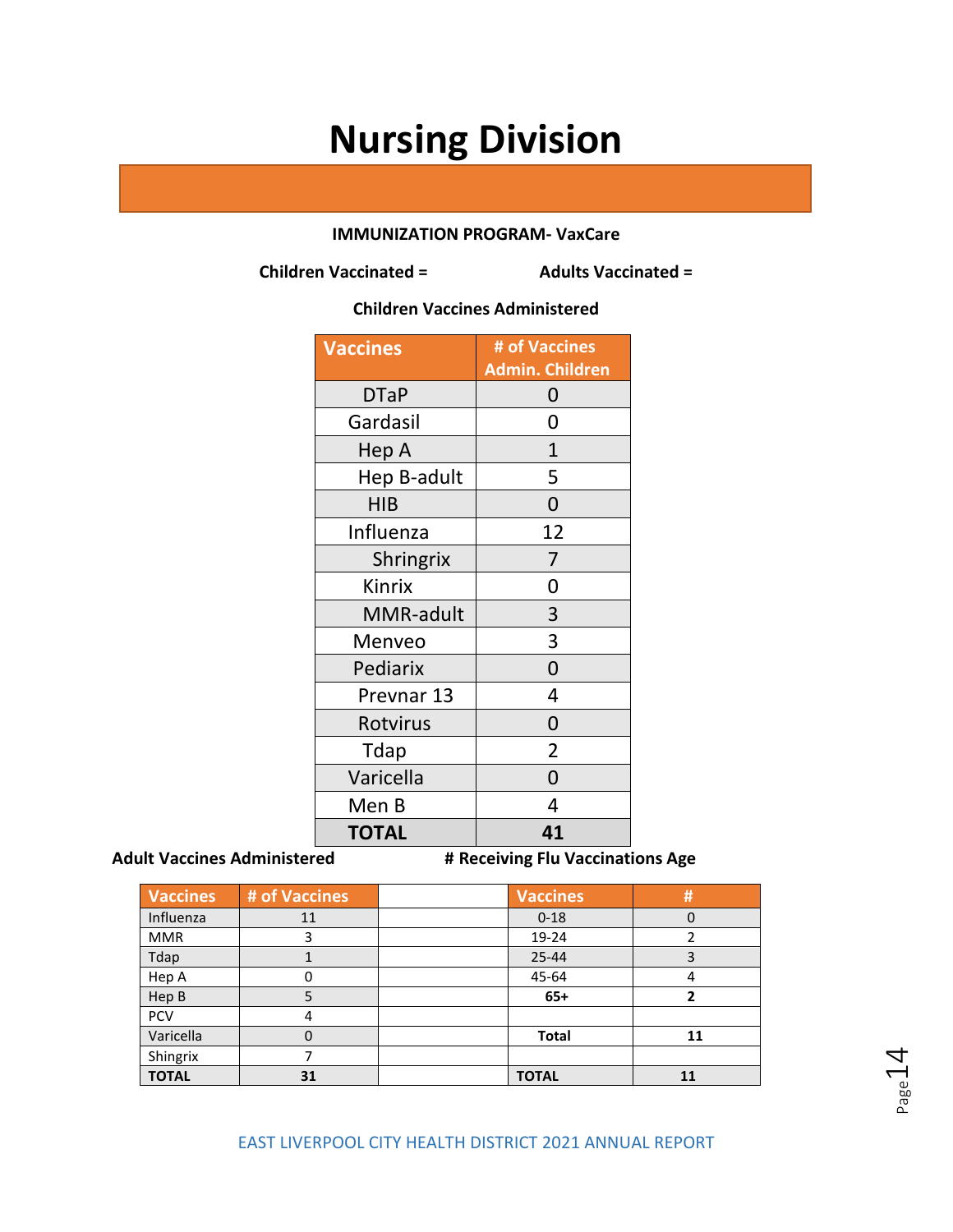### **Communicable Disease Report**

| Chlamydia                      | 37           |
|--------------------------------|--------------|
| <b>Flu Confirmed</b>           | 1            |
| Gonorrhea                      | 13           |
| <b>Hepatitis C</b>             | 7            |
| Lyme Disease                   | 11           |
| <b>Mycobacterial Disease</b>   | 0            |
| (other than tuberculosis)      |              |
| <b>Streptococcus Pneumonia</b> | 4            |
| (Invasive Disease ISP)         |              |
| Legionnaires Disease           | 3            |
| Salmonellosis                  | 0            |
| <b>Hepatitis B</b>             | $\mathbf{1}$ |
| Leptospirosis                  | 0            |
| <b>Streptococcal Disease</b>   | 0            |
| <b>CP-CRE</b>                  | 1            |
| Listeriosis                    | 0            |
| Meningitis, Aseptic inc.       | 0            |
| Viral meningoencephalitis      |              |
| Cryptosporidiosis              | 0            |
| Giardiasis                     | $\mathbf{1}$ |
| Campylobacteriosis             | 1            |
| Covid                          | 1199         |
| <b>TOTAL</b>                   | 1279         |

**Sexually Transmitted Disease Activity According to Age**

| Age          | <b>Gonorrhea</b> | Chlamydia      | # Pregnant |
|--------------|------------------|----------------|------------|
| $14$         |                  |                |            |
| 15-19        |                  | g              |            |
| $20 - 35$    |                  | 25             |            |
| 36-45        |                  |                |            |
| $46+$        |                  |                |            |
| <b>TOTAL</b> | 13               | 37             |            |
|              | Average age 31   | 28 F/9 M 3:1   |            |
|              |                  | Average age 24 |            |

Page15

EAST LIVERPOOL CITY HEALTH DISTRICT 2021 ANNUAL REPORT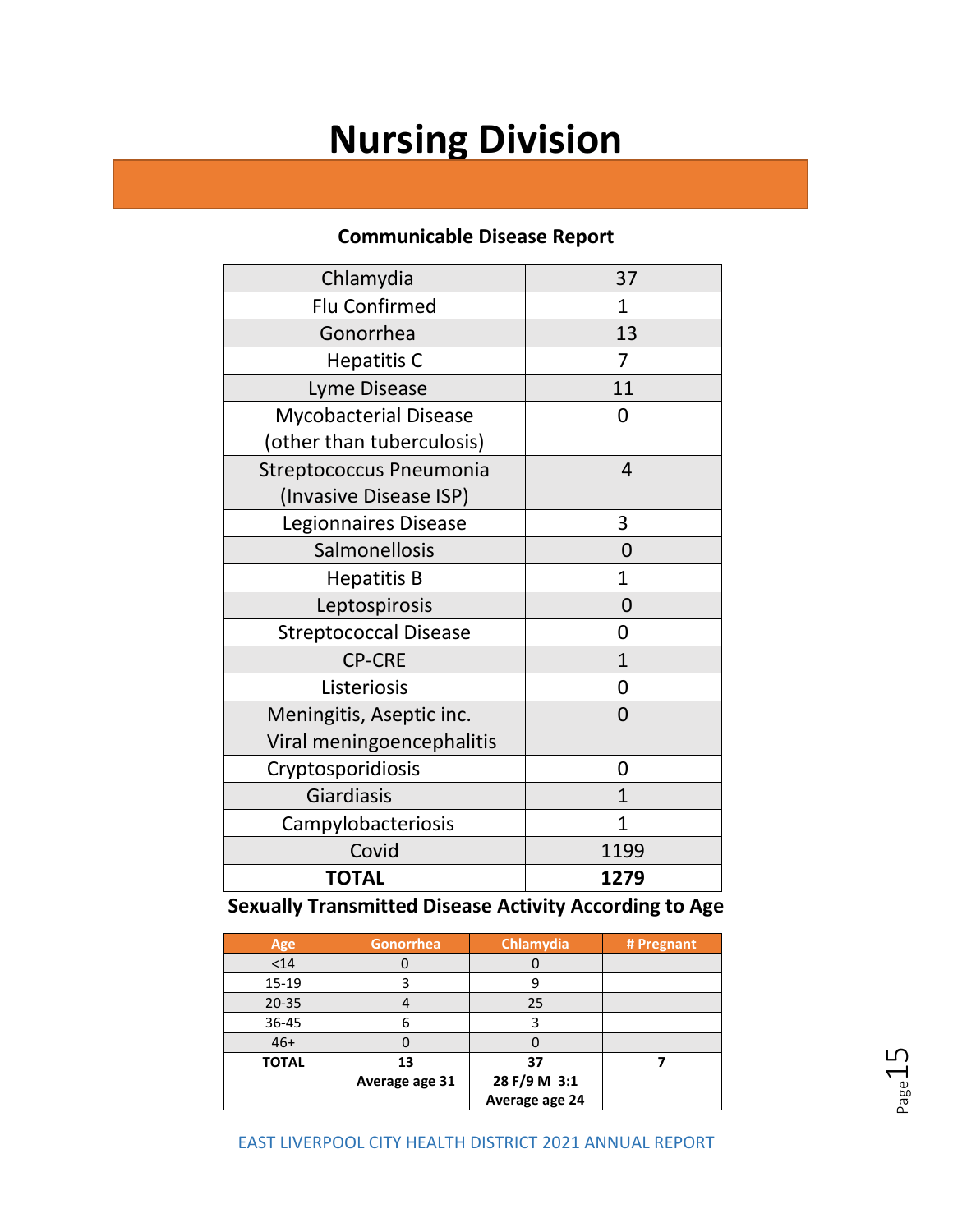### **We are now offering the following vaccines for children and adults who are insured, self-pay and/or have Medicaid\***

| Chickenpox                             | Child/Adult                              |
|----------------------------------------|------------------------------------------|
| DTaP- (diphtheria, tetanus, pertussis) | <b>Child</b>                             |
| DTaP & polio                           | <b>Child</b>                             |
| Flu                                    | 6 months & Up                            |
| <b>Hepatitis A</b>                     | Child/Adult                              |
| <b>Hepatitis B</b>                     | <b>Child/Adult/Health Care</b>           |
| Hib                                    | <b>Child</b>                             |
| Human papilloma virus (HPV) Gardasil 9 | <b>Teens</b>                             |
| <b>Meningitis-(MCV)</b>                | 7 <sup>th</sup> & 12 <sup>th</sup> grade |
| <b>Meningitis-Men B</b>                | 6-18 yrs old                             |
| Measles, Mumps, Rubella-MMR            | Child/Adult                              |
| <b>Polio</b>                           | Kindergarten/teens                       |
| Pneumonia - Prevnar 13                 | Child/Adult                              |
| <b>Rotavirus</b>                       | Child (VFC)                              |
| <b>Shingles-Shingrix</b>               | <b>Adult</b>                             |
| Tdap-(tetanus, diphtheria, pertussis)  | 7 <sup>th</sup> grade/adults             |

**Most insurances are accepted. VaxCare will bill your insurance company. The nursing department will verify insurance coverage and edibility for you.**

**\*We also accept Medicaid for children and uninsured/under-insured children under the VFC program at NO COST for the vaccine.**

**Credit cards and cash are accepted for self-pay adults.** 

**Please call the nursing office to check on prices for self-pay.**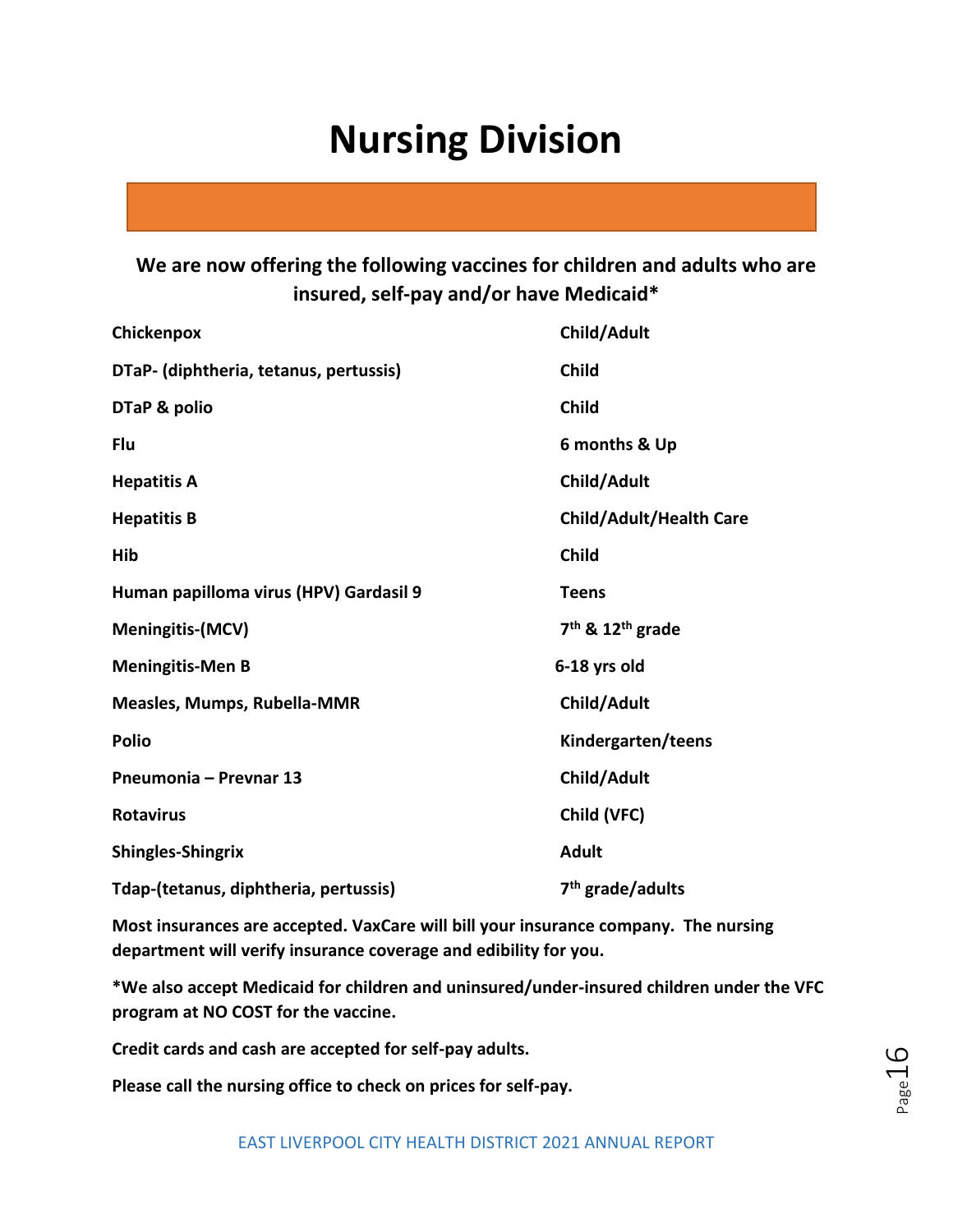.

### **PUBLIC HEALTH EMERGENCY PREPAREDNESS (PHEP)**

East Liverpool City Health District relies on a regional epidemiologist and Columbiana County Emergency Preparedness Coordinator, Paula Cope, R.S. to assist with managing public health emergencies. This shared position between health departments is structures by the Ohio Department of Health's Preparedness Grant and has proven to be successful and cost effective**.** 

### **POTASSIUM IODIDE (KI) TABLET**

\_\_\_\_\_\_\_\_\_\_\_\_\_\_\_\_\_\_\_\_\_\_\_\_\_\_\_\_\_\_\_\_\_\_\_

Potassium iodide tablets are available for pick up to local residents at the East Liverpool City Health District and the Columbiana County Emergency Management Agency. They were also distributed to the East Liverpool City School District.

KI is approved by the FDA as a non-prescription drug for use as a "blocking agent" to prevent the human thyroid gland from absorbing radioactive iodine. KI floods the thyroid gland with nonradioactive iodine and prevents the uptake of radioactive iodine. When administered in the recommended dose, KI is effective in reducing the risk of thyroid cancer in individuals or population at risk for inhalation or ingestion of radioactive iodine.

Public health officials will tell the public when to take KI and the dosage. If a nuclear accident occurs, officials will find out which radioactive substances are present before recommending people take KI.

### **NUISANCE INVESTIGATION**

\_\_\_\_\_\_\_\_\_\_\_\_\_\_\_\_\_\_\_\_\_\_\_\_\_\_\_\_\_\_\_\_\_\_\_\_\_\_\_\_\_\_\_\_

The East Liverpool City Health District investigates multiple types of complaints each year including complaints of animals, sewage, toxic hazardous material, garbage, air pollution, vector-borne disease, stagnate water, illegal dumping and unsanitary conditions. The health department determines if there is a valid environmental health concern and a violation of public health laws. An appropriate course of action will be acted upon to abate the nuisance. It is the responsibility of the property owner to correct the conditions causing a public health nuisance.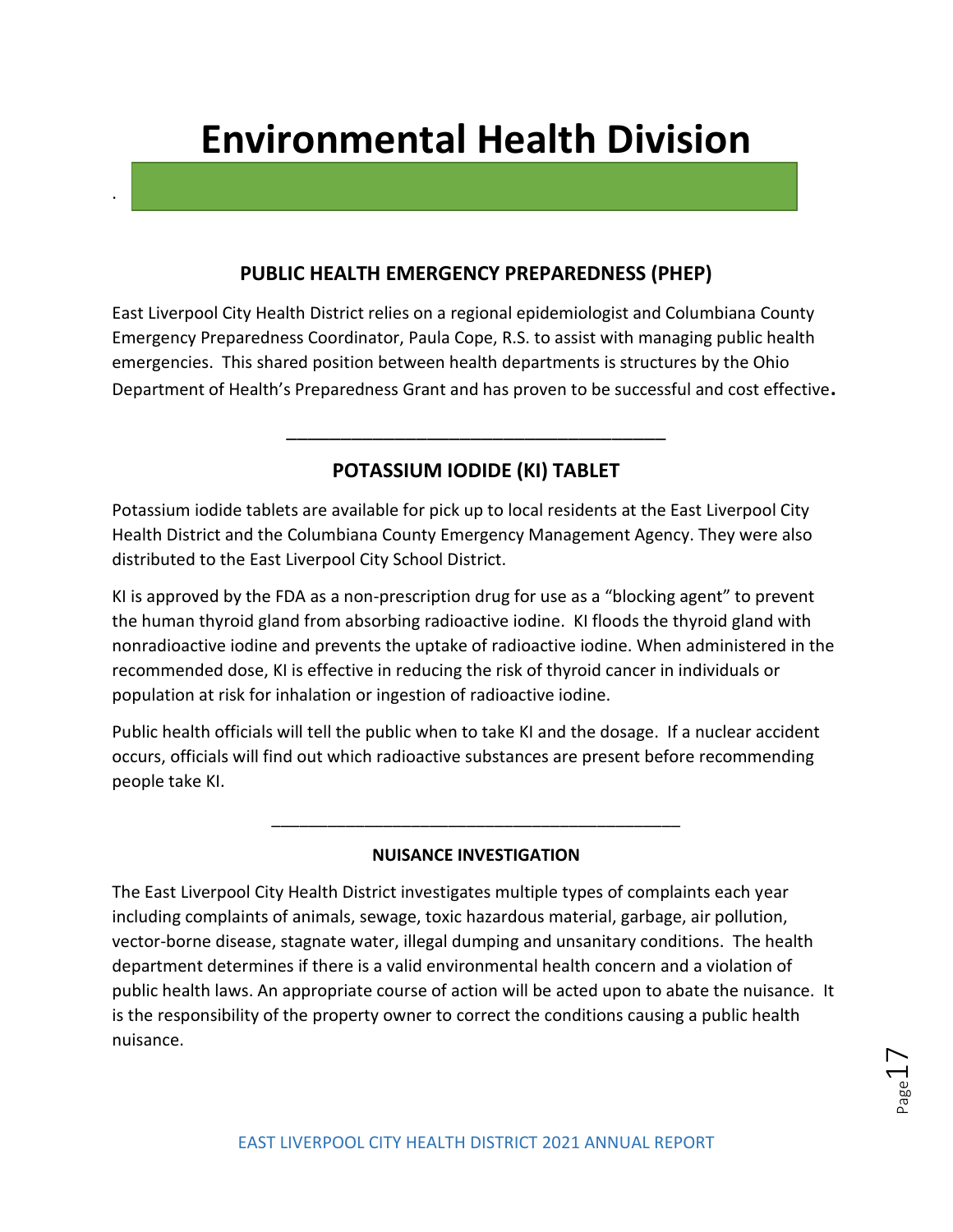## **Environmental Mandated Programs**

| <b>Food Service Operation/Retail Food Establishment &amp; Public Swimming Pools</b> |                |                                         |  |  |  |  |
|-------------------------------------------------------------------------------------|----------------|-----------------------------------------|--|--|--|--|
| <b>Inspections-FSO/RFE</b>                                                          |                | <b>Licenses Issued-FSO/RFE</b>          |  |  |  |  |
| <b>Total Inspections</b>                                                            | 89             | <b>Total Licenses</b><br>62             |  |  |  |  |
| <b>FSO</b>                                                                          |                |                                         |  |  |  |  |
| <b>Standard Inspections</b>                                                         | 58             | Retail Food Establishment<br>23         |  |  |  |  |
| Pre-Licensing Inspections                                                           | $\mathbf{1}$   | <b>Food Service Operations</b><br>39    |  |  |  |  |
| Consultations                                                                       | $\mathbf{1}$   | 30<br>Restaurants                       |  |  |  |  |
| <b>Temporary Inspections</b>                                                        | $\mathbf 0$    | Mobile Food<br>1                        |  |  |  |  |
| Mobile Inspections                                                                  | $\pmb{0}$      | <b>Temporary Food</b><br>$\mathbf{1}$   |  |  |  |  |
| Vending                                                                             | $\overline{7}$ | Vending<br>$\overline{7}$               |  |  |  |  |
| Plan Reviews                                                                        | $\mathbf{1}$   |                                         |  |  |  |  |
|                                                                                     |                | <b>Tattoo Establishments</b><br>0       |  |  |  |  |
| <b>RFE</b>                                                                          |                | <b>Swimming Pools</b><br>$\overline{2}$ |  |  |  |  |
| <b>Standard Inspections</b>                                                         | 36             |                                         |  |  |  |  |
| Pre-Licensing Inspections                                                           | $\mathbf 1$    |                                         |  |  |  |  |
| Consultations                                                                       | 0              |                                         |  |  |  |  |
| Other Inspections:                                                                  |                |                                         |  |  |  |  |
| <b>Swimming Pools</b>                                                               | $\overline{2}$ |                                         |  |  |  |  |
| <b>School Buildings</b>                                                             | 3              |                                         |  |  |  |  |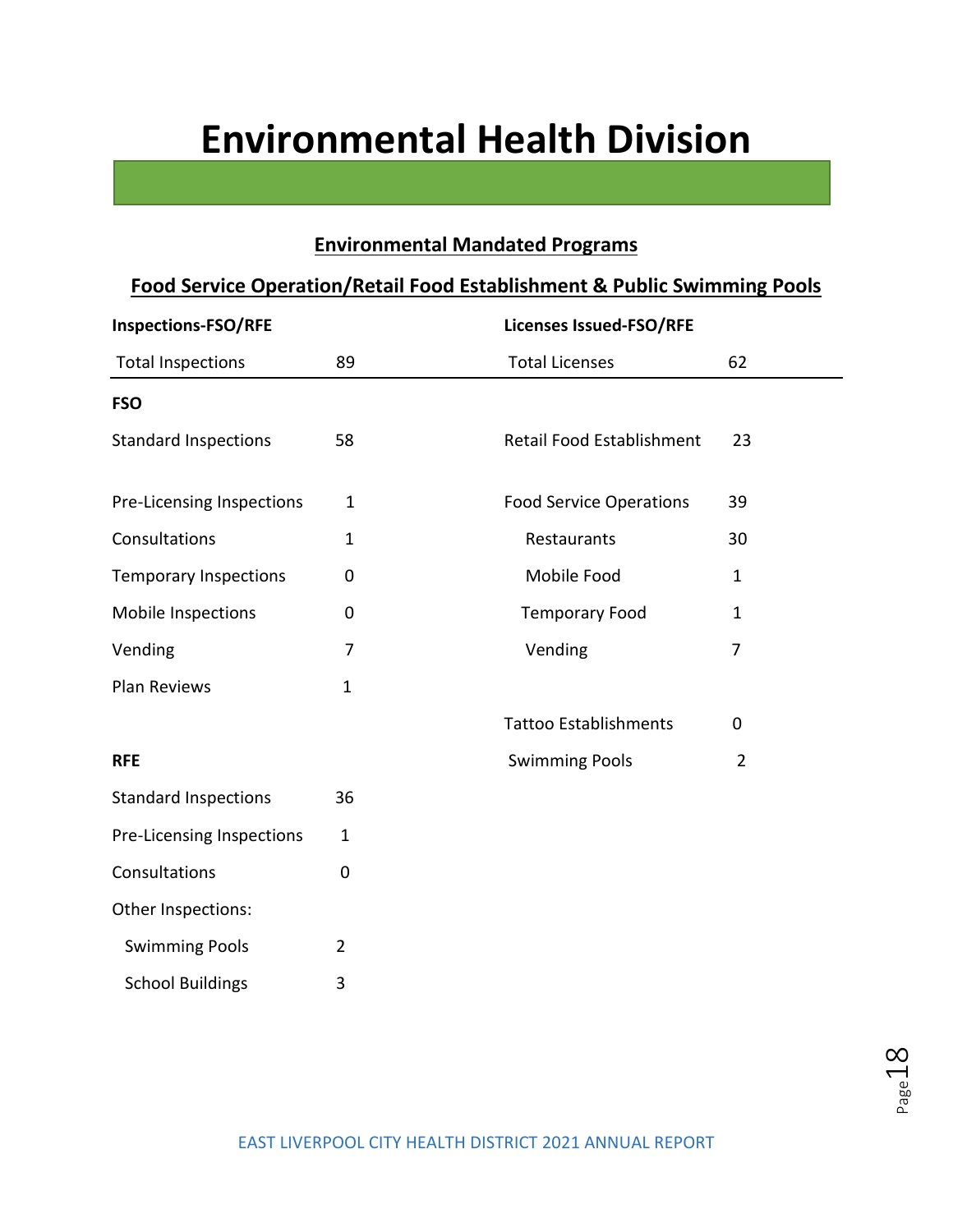|                 | <b>East Liverpool City Health District 2021 Animal Bites</b> |                |                          |                              |                        |                                   |                         |                              |
|-----------------|--------------------------------------------------------------|----------------|--------------------------|------------------------------|------------------------|-----------------------------------|-------------------------|------------------------------|
| <b>Month</b>    | <b>Dog</b><br>#                                              | Cat #          | Other-<br><b>Specify</b> | Quarantine<br><b>Letters</b> | <b>Stray</b><br>Animal | <b>Persons</b><br><b>Starting</b> | <b>Cases sent</b><br>to | <b>USDA</b><br><b>Rabies</b> |
|                 |                                                              |                |                          | Sent                         | <b>Letters</b>         | <b>PET</b>                        | <b>Prosecutor</b>       | <b>Submission</b>            |
|                 |                                                              |                |                          |                              | Sent                   |                                   |                         | <b>ODH Lab</b>               |
| January         | 1                                                            |                |                          |                              | 1                      |                                   |                         |                              |
| <b>February</b> | 0                                                            |                |                          |                              |                        |                                   |                         |                              |
| <b>March</b>    | 1                                                            |                |                          | 1                            |                        |                                   |                         |                              |
| <b>April</b>    | 3                                                            |                |                          | 3                            |                        |                                   |                         |                              |
| May             | 6                                                            | 1              |                          | 5                            | $\overline{2}$         |                                   |                         |                              |
| June            | $\mathbf{0}$                                                 | $\mathbf{1}$   |                          |                              |                        |                                   |                         |                              |
| July            | 1                                                            | 1              |                          |                              | $\mathbf{1}$           |                                   |                         |                              |
| <b>August</b>   | 3                                                            | $1 -$          |                          |                              | 1                      |                                   |                         |                              |
|                 |                                                              | scratc         |                          |                              |                        |                                   |                         |                              |
| September       | 3                                                            |                |                          |                              |                        |                                   |                         |                              |
| <b>October</b>  | $\overline{2}$                                               |                |                          |                              |                        |                                   |                         |                              |
| <b>November</b> | $\overline{2}$                                               | $\overline{2}$ |                          |                              | $\mathbf{1}$           | $\overline{2}$                    |                         |                              |
| <b>December</b> | $\mathbf{1}$                                                 |                |                          |                              |                        |                                   |                         |                              |
| <b>Totals</b>   | 23                                                           | 6              |                          | 9                            | 6                      | 2                                 |                         |                              |

### **Patterns, Trends, Compliance:**

| Dog Bites by Breed | Vet Report Sent/Stray Letters/Cases Prosecutor |
|--------------------|------------------------------------------------|
| Pitbull 10         | vet reports received =16                       |
| Husky 1            | vet reports not received =7                    |
| Lab<br>1           | stray letters sent=7                           |
| German Shepard 1   | cases to prosecutor=0                          |
| Mastiff 1          | quarantine order not deliverable=2             |
| Dachshund 1        | public records requests=0                      |
| Unknown/Mutt<br>8  | month with most bites reported=May             |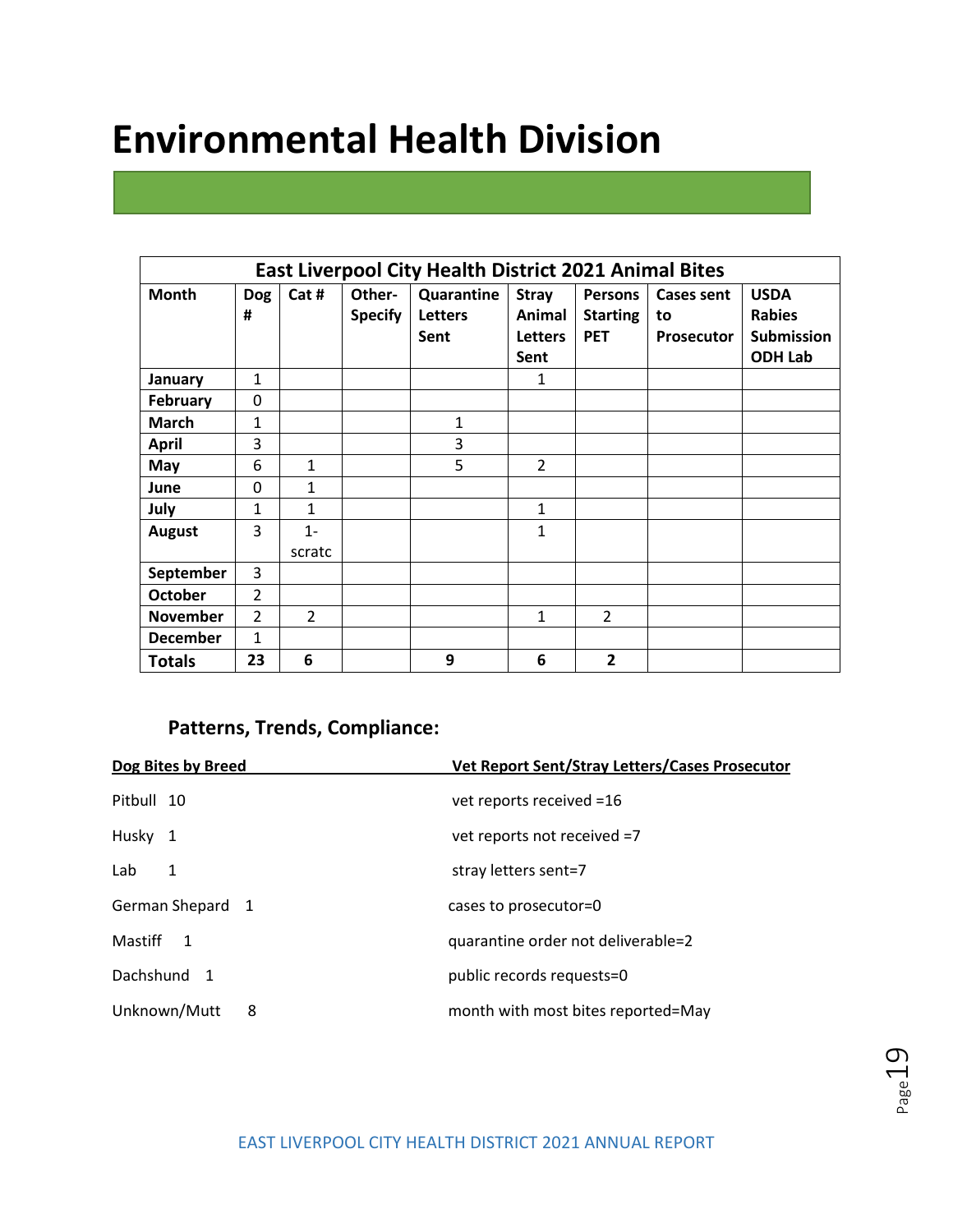### **Area on body bit:**

Hand-8

Arm-6

Face-6

Legs-4

Foot-3

Buttock-1

Back-1

.

Children-8 Age Range: 2.5-9

27% bitten were children Median Age: 6 years

| <b>AGE</b>     | <b>AREA BITTEN</b> | <b>BREED</b>    | <b>NOTES</b>    |
|----------------|--------------------|-----------------|-----------------|
| 9              | foot               | pitbull         |                 |
| 9              | leg                | Pitbull mix     |                 |
| 2 <sub>2</sub> | face               | unknown         |                 |
| 6              | buttock            | pitbull         |                 |
| 4              | arms, eye          | cat             |                 |
| 9              | arm                | German Shepherd |                 |
| 5              | face               | lab             |                 |
| 5              | face               | Mastiff         | Surgical repair |
| 4              | Scratch-Arms, face | cat             |                 |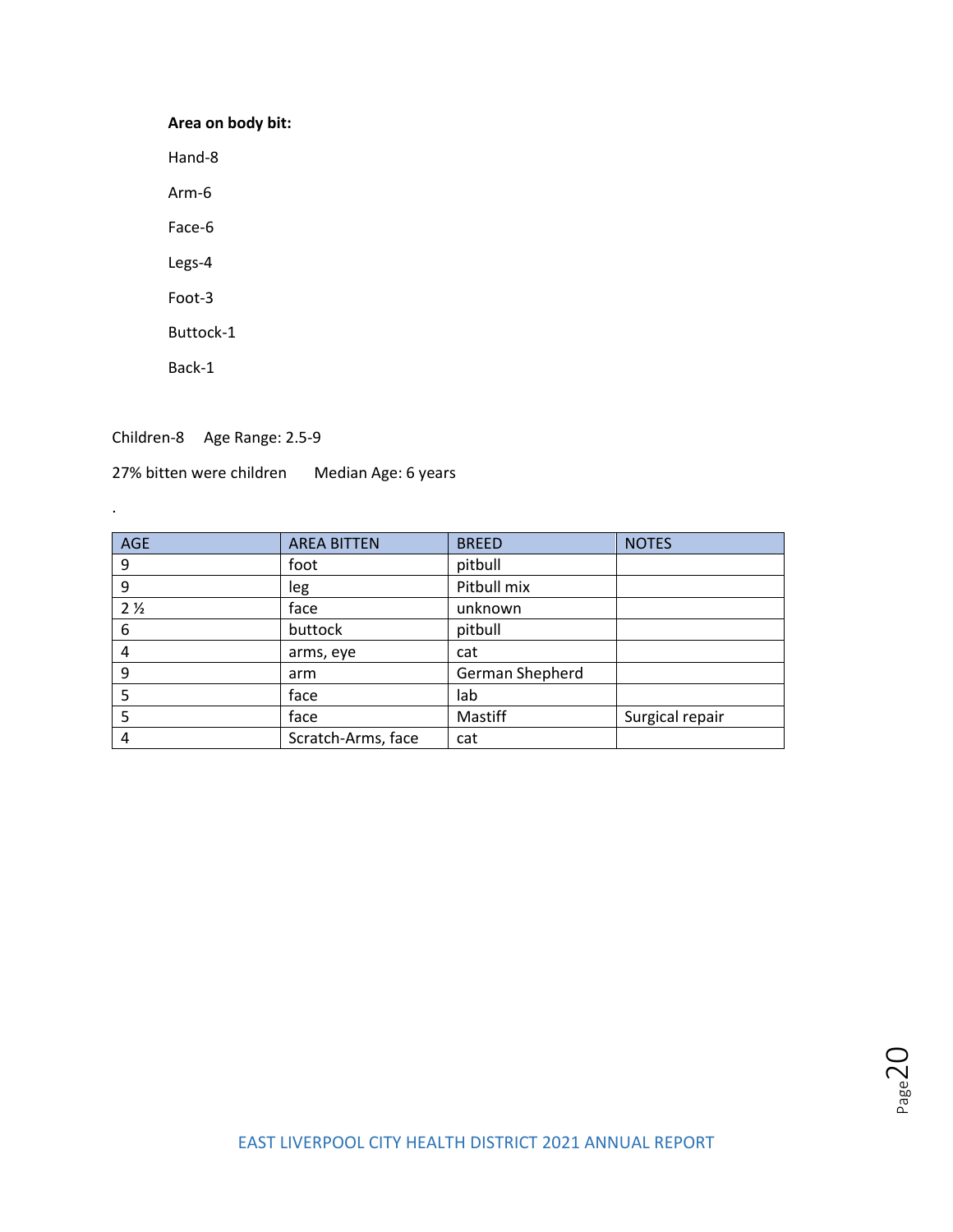### **Oral Rabies Vaccination (ORV) Program**

The Ohio Department of Health led Oral Rabies Vaccination Program in association with Wildlife Services, a program with the U.S. Department of Agriculture's Animal and Plant Health Inspection Services. The goal is to prevent the spread of raccoon rabies and protect public health and safety including animal health.

This program has been in effect since 1997 targeting raccoon tables in 15 eastern states from Maine to Alabama.

The rabies bait is a sachet containing Raboral V-RG rabies vaccine which are covered with fishmeal crumbs to make it attractive to wildlife. Once the animal eats the sachet, the vaccine is absorbed through their tonsils, giving them immunity against rabies. The vaccine should be effective for more than a year.

Over 800 sachets of bait were distributed in East Liverpool covering 40 miles. Areas targeted were edges of wooded terrain, farm fields, streams, ditches and rivers, hollow trees, railroad tracks, dumpsters, out buildings and protective gardens.

Rabies is a viral disease that affects animals, especially raccoons, skunks and bats and is fatal for the animal. Rabies virus is found in the saliva of infected animals and is spread by a scratch or bite that can ultimately affect humans.

### **Follow these rules of protection:**

- Avoid all contact with wild animals. Do not attempt to feed wild animals.
- Keep pets healthy by getting them vaccinated yearly against rabies.
- Seek immediate medical attention if bitten and report animal to animal control.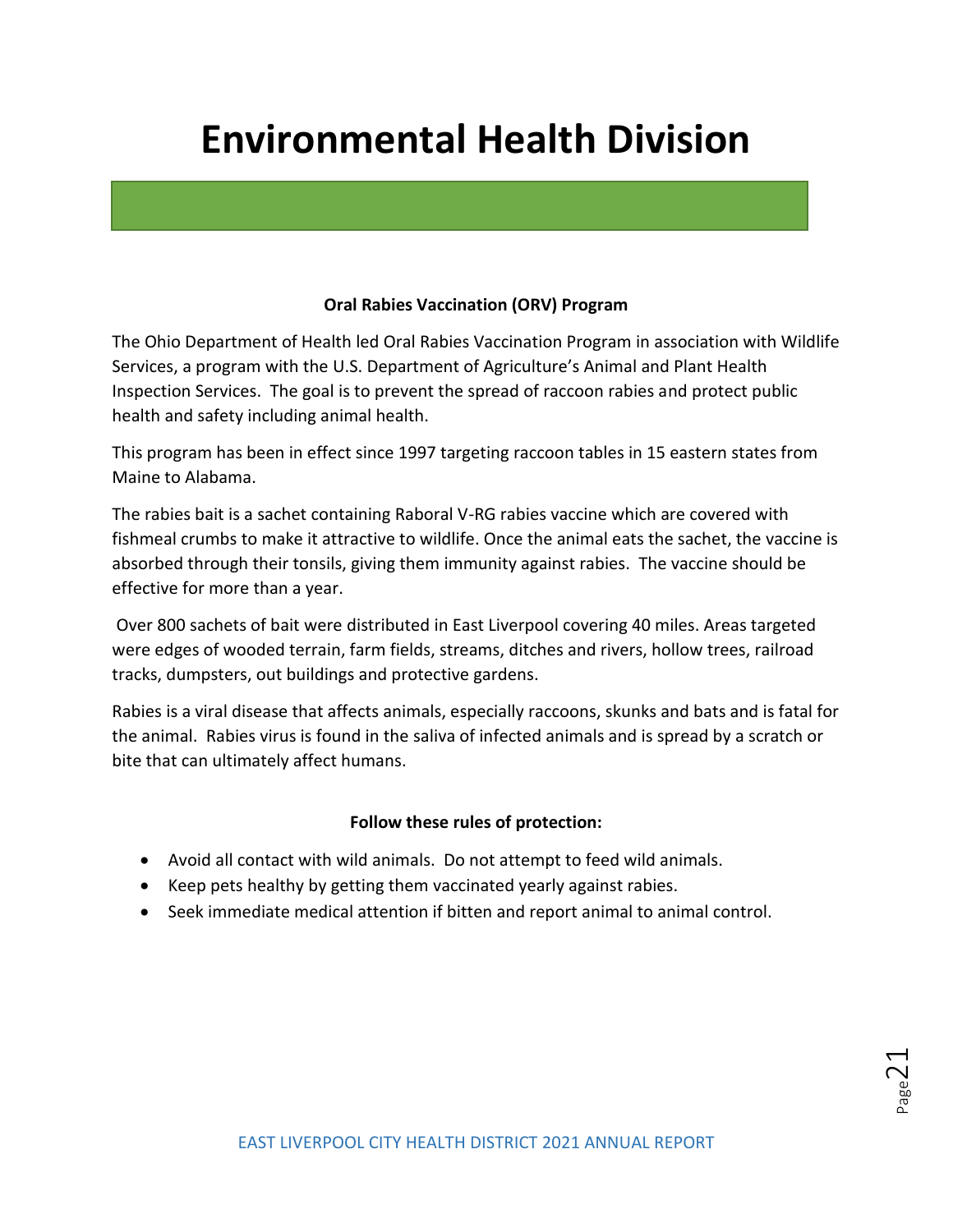## **Financial Statement**

### **Local Funds**

| <b>Local General Revenue</b> | \$122,904.00 | Ohio Dept of Health                 | \$29,609.00     |
|------------------------------|--------------|-------------------------------------|-----------------|
| <b>Nursing</b>               | \$850.00     | Ohio Dept of Agriculture            | \$616.00        |
| <b>Food Service</b>          | \$13,294.00  | <b>Ohio Division of Real Estate</b> | <u>\$891.00</u> |
| <b>Vital Statistics</b>      | \$58,250.00  | Total                               | \$31,116.00     |
| Donations                    | \$1,000.00   |                                     |                 |
| <b>Swimming Pool</b>         | \$135.00     |                                     |                 |
|                              | \$196,433.00 |                                     |                 |
| <b>State Funds</b>           |              |                                     |                 |
| ODH-grants                   | \$88,497.15  |                                     |                 |
| <b>State Subsidy</b>         | \$2,100.04   |                                     |                 |
| <b>Federal Funds</b>         | \$<br>0.00   |                                     |                 |
| <b>TOTAL</b>                 | \$287,030.19 |                                     |                 |
|                              |              |                                     |                 |

### **REVENUE REMITANCE FEES TO THE STATE**

| Total                        | \$31,116.00 |
|------------------------------|-------------|
| Ohio Division of Real Estate | \$891.00    |
| Ohio Dept of Agriculture     | \$616.00    |
| Ohio Dept of Health          | \$29,609.00 |

### **EXPENDITURES**

| <b>TOTAL</b>           | \$251,063.97 |
|------------------------|--------------|
| <b>Non-Labor Costs</b> | \$43,131.97  |
| Labor Costs-fringe     | \$32,445.00  |
| Labor Costs-wages      | \$175,487.00 |

**Board of Health <br>\$3,680.00** 

 $_{\tt Page}$ 22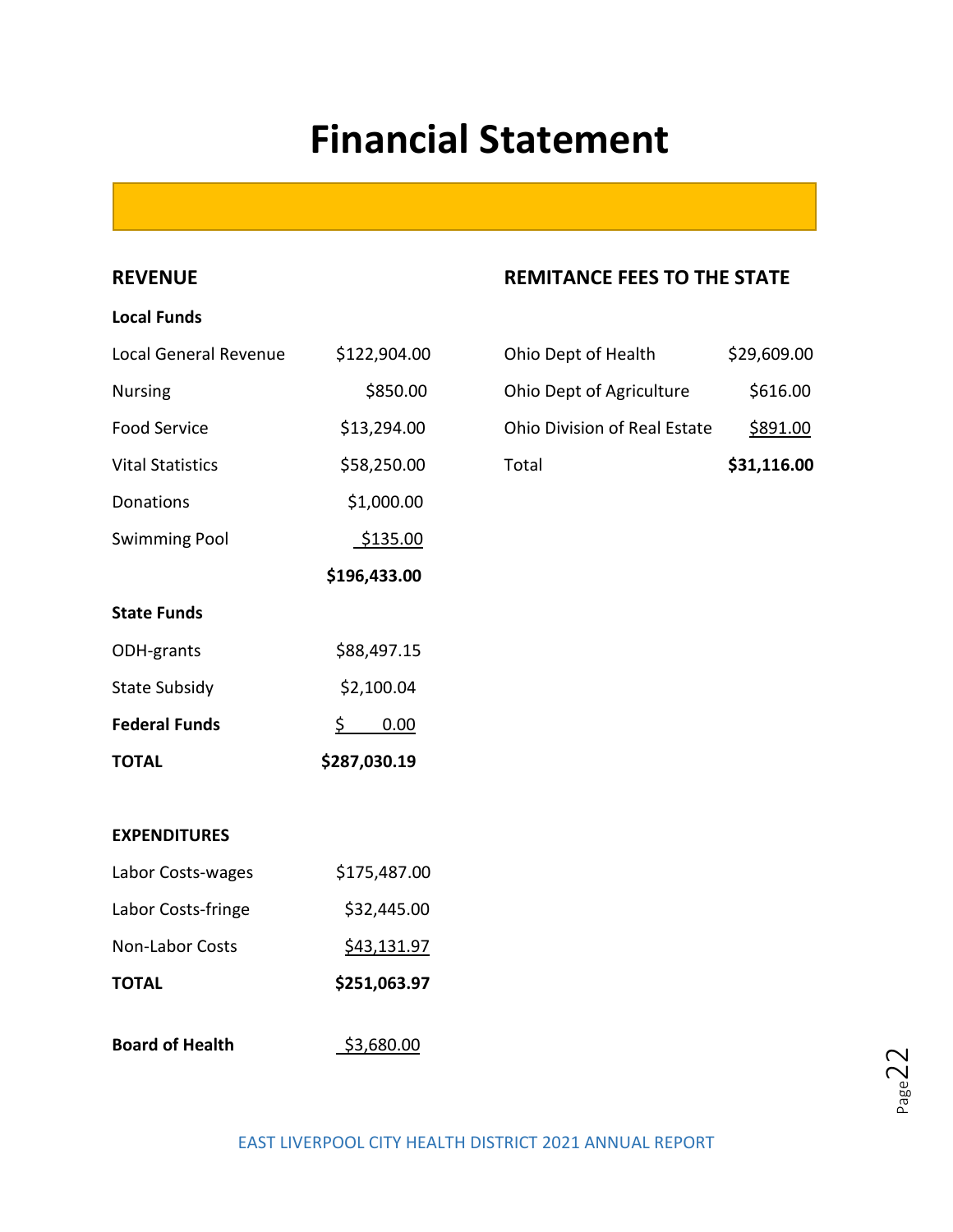## **Housing**

In May 2018, the Board of Health approved having the housing department within the health district with a fulltime housing inspector. The housing department focuses on rental property inspections, ensuring that the property is maintained and is safe, sanitary, and habitable for humans. City Ordinance Part Thirteen, Title 5 details all housing codes.

In addition, Ohio Revised Code 3707.0-1, powers of board-abatement of nuisances, states the board of health of a city or general health district shall abate and remove all nuisances within its jurisdiction. It may, by order, compel the owners, agents, assignees, occupants, or tenants of any lot, property, building, or structure to abate and remove any nuisance therein, and prosecute such persons for neglect or refusal to obey such orders. When a building, erection, excavation, premises, business, pursuit, matter, or thing, or the sewerage, drainage, plumbing, or ventilation thereof is, in the opinion of the board, in a condition dangerous to life or health, and when a building or structure is occupied or rented for living or business purposes and sanitary plumbing and sewerage are feasible and necessary, but neglected or refused, the board may declare it a public nuisance and order it to be removed, abated, suspended, altered, or otherwise improved or purified by the owner, agent, or other person having control thereof or responsible for such condition, and may prosecute him for the refusal or neglect to obey such order. The board may, by its officers and employees, remove, abate, suspend, alter, or otherwise improve or purify such nuisance and certify the costs and expense thereof to the county auditor, to be assessed against the property and thereby made a lien upon it and collected as other taxes.

The housing inspector also addresses issues with owner occupied housing where there are unsanitary and unsafe conditions that are public health nuisances. The housing division responded to 110 complaints, ordered 15 demolitions, inspected 57 rental properties, and condemned 22 houses in 2021. In addition, housing inspectors file charges and prepare and testify for court hearings in efforts to enforce housing codes.